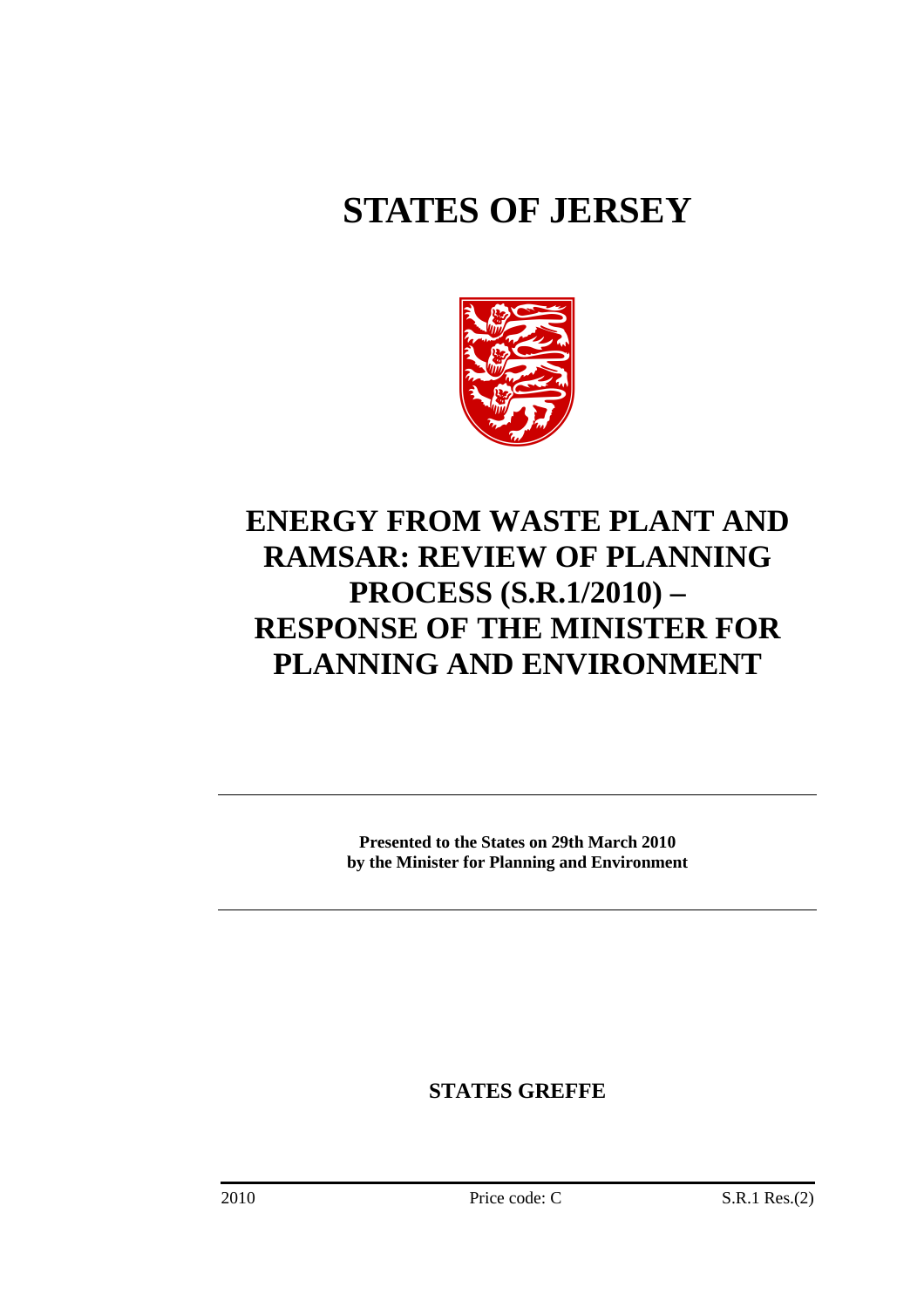#### **ENERGY FROM WASTE PLANT AND RAMSAR: REVIEW OF PLANNING PROCESS (S.R.1/2010) – RESPONSE OF THE MINISTER FOR PLANNING AND ENVIRONMENT**

#### **Introduction**

The Minister for Planning and Environment (P&E) respectfully would like to make the following comments in response to the Environment Scrutiny Panel's review of the planning process in relation to the approval of the Energy from Waste plant at La Collette.

The terms of reference for the Panel's investigations did seem to cast a broad view of the Environmental Impact Assessment (EIA) process, but the potential implications for the marine environment were those that were focussed upon. This is understandable, given the Panel's comments as to what led them to initiate the process and the result has been Findings which concentrate on issues relating to a limited part of the EIA. By and large, for the reasons set out below, these Findings are disputed and cannot be endorsed.

However by extrapolating the roots of their concerns, the Panel have produced robust Recommendations which have been fully accepted in the vast majority of cases. Detailed comments on the Findings and Recommendations are set out below.

The Scrutiny process has been extremely useful in challenging and focusing the Minister's and the Department's actions in considering EIAs. The comment and advice gleaned from the Panel Members and their Consultant will undoubtedly contribute to a future approach that seeks to avoid any repeat of the underlying perceptions of mistrust in the process by interest groups, and in turn strengthen credibility with the public. As such, the Minister for Planning and Environment would like to offer his appreciation and thanks to the Panel and their Consultant for their work in producing their report.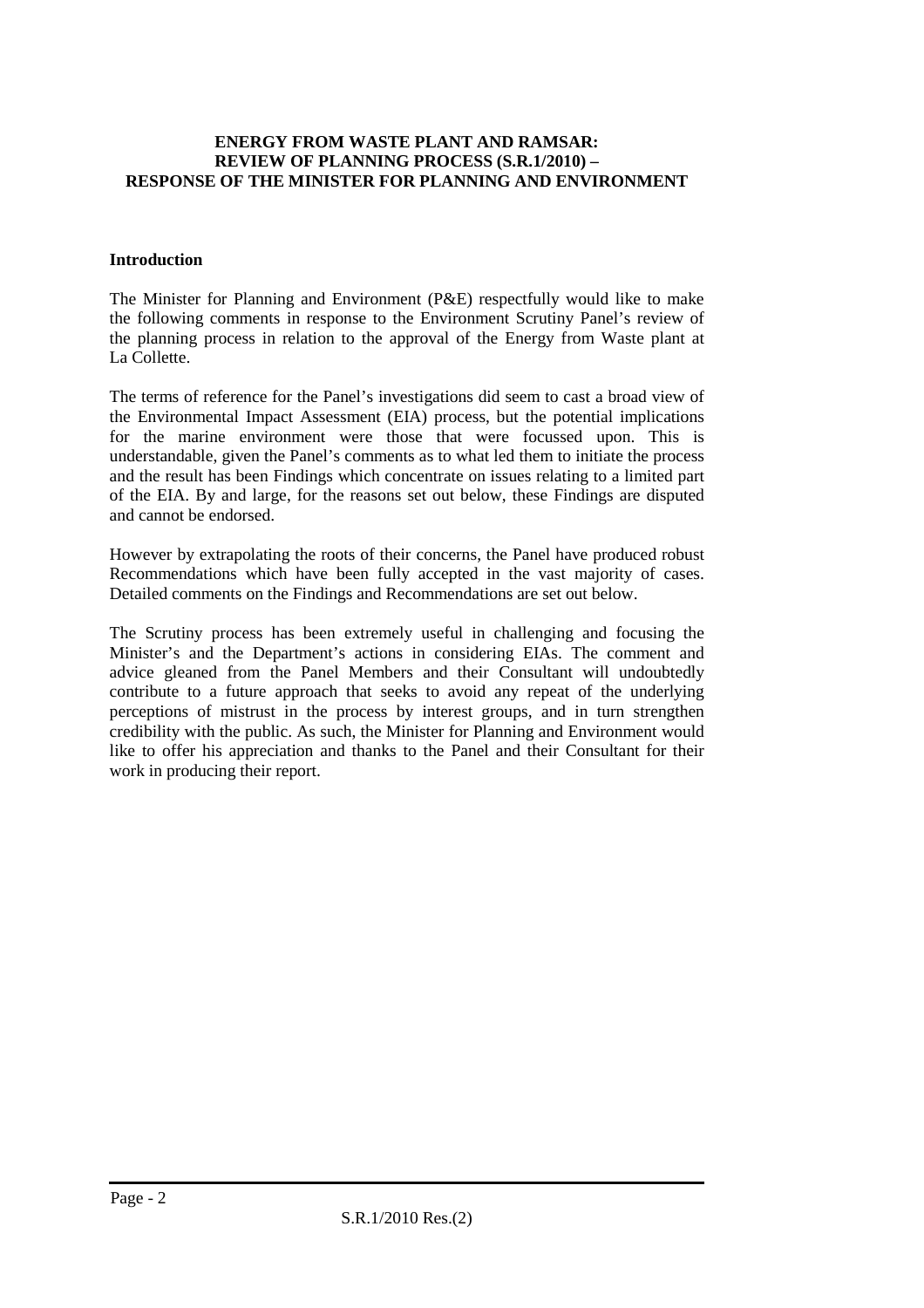#### **FINDINGS**

|   | <b>Findings</b>                                                                                                                                                               | <b>Comments</b>                                                                                                                                                                                                                                                                                                                                                                                                                                                                                                                                                                                                                                                                                                                                                                                                                                                                                                                                                                                                                                                                                                                                                                                                                                                                                                                                      |
|---|-------------------------------------------------------------------------------------------------------------------------------------------------------------------------------|------------------------------------------------------------------------------------------------------------------------------------------------------------------------------------------------------------------------------------------------------------------------------------------------------------------------------------------------------------------------------------------------------------------------------------------------------------------------------------------------------------------------------------------------------------------------------------------------------------------------------------------------------------------------------------------------------------------------------------------------------------------------------------------------------------------------------------------------------------------------------------------------------------------------------------------------------------------------------------------------------------------------------------------------------------------------------------------------------------------------------------------------------------------------------------------------------------------------------------------------------------------------------------------------------------------------------------------------------|
| 1 | The scoping process<br>for the Environmental<br><b>Impact Assessment</b><br>(EIA) for the Energy<br>from Waste (EfW)<br>Plant failed to comply<br>with relevant<br>standards. | Requesting a Scoping opinion for any Environmental<br>Impact Assessment (EIA) is not a statutory requirement<br>for a potential developer or for the Minister for P&E.<br>Notwithstanding the non-statutory status of the request<br>for a Scoping opinion, Article 5 of the Environmental<br>Impact Order specifies that any request for a Scoping<br>opinion must be accompanied by a plan sufficient to<br>identify the land, along with a brief description of the<br>nature of the proposed purpose of the proposed<br>development and its possible effects on the environment.<br>In the case of the Energy from Waste Plant the decision<br>to locate the Plant at La Collette was only finalised by<br>the States themselves in September 2006. Only at that<br>point could any plan have been provided that indicated<br>with certainty where the application for planning<br>permission for the Energy from Waste Plant would be<br>located.<br>As indicated above, a Scoping process is not a statutory<br>one. As no formal request for a Scoping opinion was<br>submitted by the applicants indicating a location of the<br>Plant at La Collette, there was no opportunity for the<br>engagement of statutory or non-statutory consultees or<br>the broader public during a Scoping process as a<br>Scoping process did not take place. |
| 2 | There is no evidence<br>of participation by<br>any non-<br>governmental<br>organisations<br>(NGOs), or of broader<br>public engagement<br>during the Scoping<br>process.      | Scoping process took place, the<br>As no formal<br>NGO involvement was extremely<br>opportunity for<br>limited.                                                                                                                                                                                                                                                                                                                                                                                                                                                                                                                                                                                                                                                                                                                                                                                                                                                                                                                                                                                                                                                                                                                                                                                                                                      |
| 3 | The Environmental<br>Statement (ES) failed<br>to provide sufficient<br>information in several<br>key areas.                                                                   | The Minister for P&E was satisfied that the information<br>contained within the EIS was sufficient to make an<br>informed decision over the planning application for the<br>EfW and to determine the reserved matters submission.<br>Notwithstanding the Minister's position, it is<br>clear<br>their<br>adviser<br>their<br>Scrutiny<br>and<br>concentrated<br>investigations on the marine environment, although the<br>EIA actually addressed significantly more environmental<br>considerations. The applicant legitimately argued that<br>the EfW would not have any potential effect on the                                                                                                                                                                                                                                                                                                                                                                                                                                                                                                                                                                                                                                                                                                                                                    |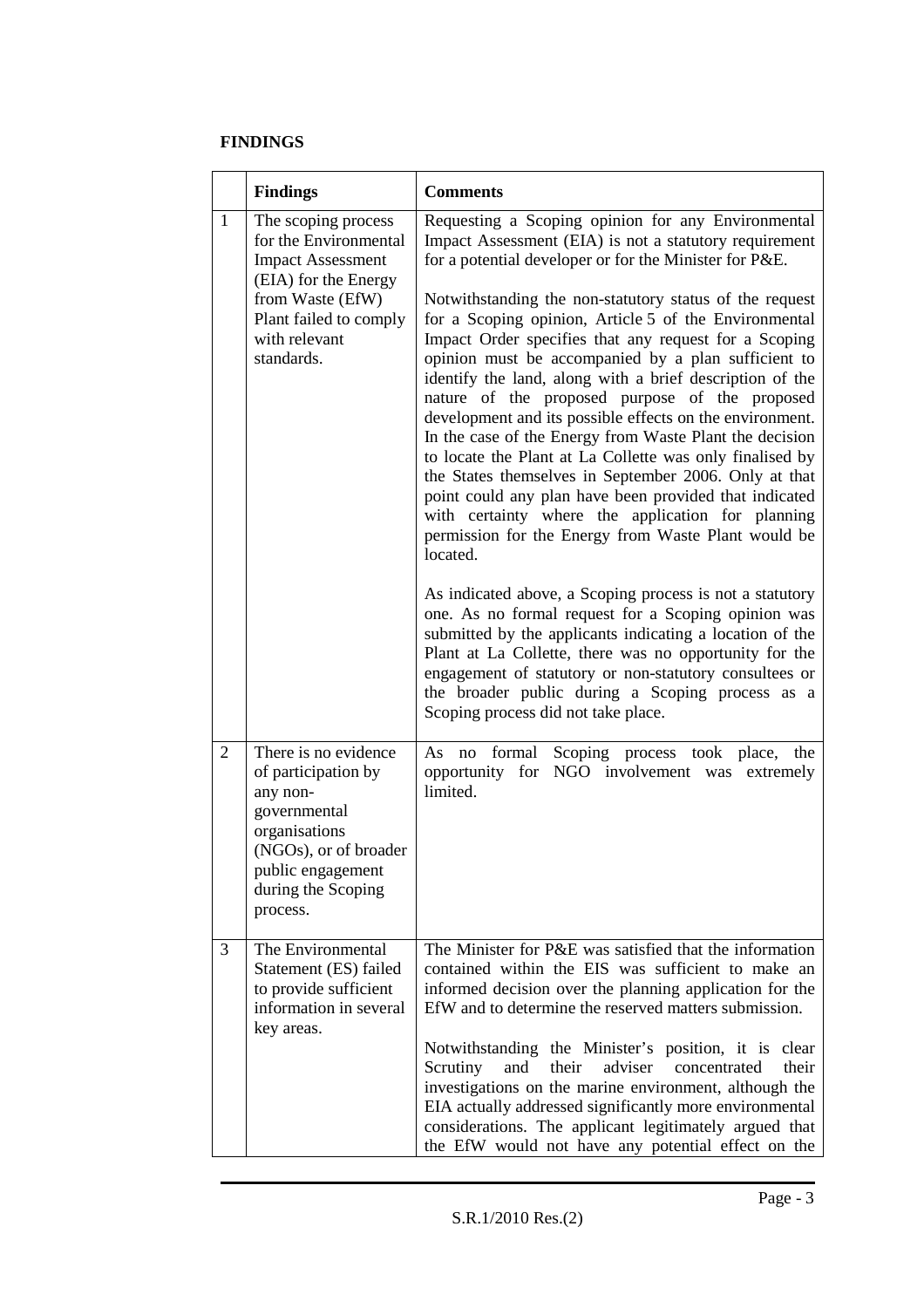| <b>Findings</b>                                                                                                                                                    | <b>Comments</b>                                                                                                                                                                                                                                                                                                                                                                                                                                                                                                                                                                                                                                                                                                                                                                                                                                                                                                                                                                                                                                                                                                                                                                                                                                                                                                                                                                                                                                                                                                                                                                                                                                                                                                                                                                                                                                                                                                                                                                                                                |
|--------------------------------------------------------------------------------------------------------------------------------------------------------------------|--------------------------------------------------------------------------------------------------------------------------------------------------------------------------------------------------------------------------------------------------------------------------------------------------------------------------------------------------------------------------------------------------------------------------------------------------------------------------------------------------------------------------------------------------------------------------------------------------------------------------------------------------------------------------------------------------------------------------------------------------------------------------------------------------------------------------------------------------------------------------------------------------------------------------------------------------------------------------------------------------------------------------------------------------------------------------------------------------------------------------------------------------------------------------------------------------------------------------------------------------------------------------------------------------------------------------------------------------------------------------------------------------------------------------------------------------------------------------------------------------------------------------------------------------------------------------------------------------------------------------------------------------------------------------------------------------------------------------------------------------------------------------------------------------------------------------------------------------------------------------------------------------------------------------------------------------------------------------------------------------------------------------------|
|                                                                                                                                                                    | marine environment given the location of the building,<br>and that the outputs would all be within accepted and<br>recognised limits and guidelines. The mitigation detailed<br>in the EIS is such that any potential impacts would be<br>avoided.                                                                                                                                                                                                                                                                                                                                                                                                                                                                                                                                                                                                                                                                                                                                                                                                                                                                                                                                                                                                                                                                                                                                                                                                                                                                                                                                                                                                                                                                                                                                                                                                                                                                                                                                                                             |
|                                                                                                                                                                    | The perceived lack of information is addressed<br>elsewhere in this report – both in terms of the Scrutiny<br>Panel's Findings and Recommendations<br>and<br>the<br>Minister's response to them.                                                                                                                                                                                                                                                                                                                                                                                                                                                                                                                                                                                                                                                                                                                                                                                                                                                                                                                                                                                                                                                                                                                                                                                                                                                                                                                                                                                                                                                                                                                                                                                                                                                                                                                                                                                                                               |
| P&E identified<br>$\overline{4}$<br>shortcomings in the<br>Environmental<br>Statement, but failed<br>to ensure that their<br>own concerns were<br>addressed fully. | As stated in 1.4.1: "The internal P&E department<br>process seems to have been robust and thorough in<br>seeking information on key issues, significant effects<br>and areas of concern". This Finding however relates to<br>Waste Regulation and Water Resources comments on<br>the ES. These comments are meant to highlight the risk<br>of the issues noted and P&E have highlighted them for<br>applicant to ensure that when construction<br>the<br>commences, a suitable method is employed to ensure<br>that neither Water Pollution nor Waste Law is<br>contravened. The applicant has dealt with this in the<br>submission and it is important to note that at the time of<br>writing, and notwithstanding the ongoing investigation<br>into alleged pollution of controlled waters at the site,<br>there is no evidence that either Law has been<br>contravened. An important tenet of P&E's responses in<br>respect of environmental protection is that ultimately the<br>onus is on the operator to ensure that there is no<br>contravention of law, or the operator runs the risk of<br>enforcement action and possibly prosecution.<br>This Finding also seems to refer to page $30 - 2.1.4$ ,<br>para. 5 of the Scrutiny Report. This point refers to a<br>period of approximately 3 months, at the beginning of<br>which P&E raised concerns that a suitable discharge<br>method should be proposed in a discharge permit<br>application. Ultimately, a RAMS was developed and<br>eventually used for the disposal of impacted waters from<br>the excavation.<br>One of the concerns of Scrutiny is that no method<br>produced<br>prior<br>excavation<br>statement<br>was<br>to<br>commencing. The Minister for P&E would contend that<br>there is no requirement under law to have in place a<br>method statement before excavation commencing, as the<br>necessity for this method statement is to inform the<br>regulator in respect of the proposed discharge of and<br>mitigation to the affected waters. |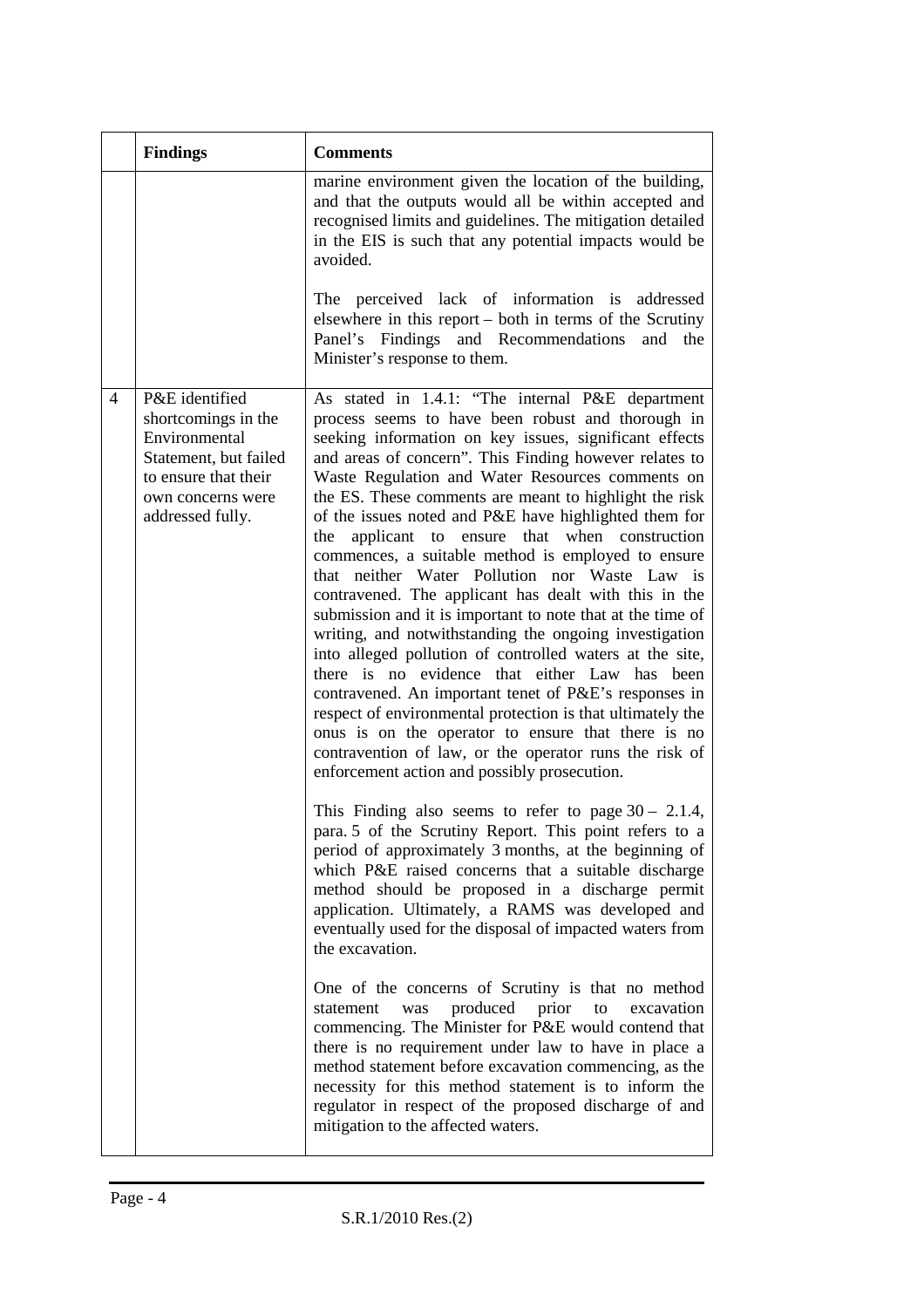|   | <b>Findings</b>                                                                                                                                                                                             | <b>Comments</b>                                                                                                                                                                                                                                                                                                                                                                                                                                                                                                                                                                                                                                                                                                                                                                                                                                                                                          |
|---|-------------------------------------------------------------------------------------------------------------------------------------------------------------------------------------------------------------|----------------------------------------------------------------------------------------------------------------------------------------------------------------------------------------------------------------------------------------------------------------------------------------------------------------------------------------------------------------------------------------------------------------------------------------------------------------------------------------------------------------------------------------------------------------------------------------------------------------------------------------------------------------------------------------------------------------------------------------------------------------------------------------------------------------------------------------------------------------------------------------------------------|
|   |                                                                                                                                                                                                             | During the period to which the report refers, P&E were<br>in regular and ongoing discussion with the applicant, and<br>in fact had determined that initial submissions made to<br>discharge waters proposed inadequate mitigation. The<br>applicant was therefore advised to resubmit with a<br>suitable method. Discussions continued and resulted in a<br>proposal for a series of tanks to be constructed for the<br>settlement of solids coupled to a system to remove<br>hydrocarbons from water prior to discharge. It was<br>necessary to trial this system internally on site without<br>discharging first, but this proved fruitless and the<br>applicant was again told to find a better solution. This<br>ultimately led to the final solution of larger and more<br>tanks to settle solids, and the resultant waters to be<br>disposed of at the sewage treatment works<br>at<br>Bellozanne. |
|   |                                                                                                                                                                                                             | The solids were to be disposed of in hydraulically<br>independent cells at La Collette and were not, as is<br>stated in the Scrutiny Report, to be deposited back into<br>the excavation. P&E advised Scrutiny of the Report's<br>inaccuracy in this respect in our opportunity to correct<br>factual mistakes prior to publication of the final Report.                                                                                                                                                                                                                                                                                                                                                                                                                                                                                                                                                 |
|   |                                                                                                                                                                                                             | All parties mentioned in the relevant paragraph of the<br>Report were aware of the issues, were dealing with the<br>issues in accordance with the requirements of law, and<br>the Minister for P&E would therefore contend that there<br>was no "serious failure of process on our part", further<br>there is no evidence of consequent exposure of the<br>marine environment to unnecessary risk.                                                                                                                                                                                                                                                                                                                                                                                                                                                                                                       |
| 5 | The decision to grant<br>permission placed a<br>disproportionate<br>reliance on post-<br>determination<br>mitigation and<br>pollution control<br>measures in order to<br>protect the marine<br>environment. | The siting of the facility was decided by the States of<br>Jersey Assembly in June 2006 prior to the submission of<br>the planning application. This meant that there would<br>always be a reliance on post-decision mitigation.<br>Further, it would be unreasonable to place upon the<br>applicant the necessity to determine at the early stage of<br>the ES every methodology they were to employ to<br>comply with the goal of protecting the environment. The<br>CEMP points out specific legislation which must not be<br>contravened on peril of possible legal action, and that is<br>the sanction that P&E hold as regulators of the Water<br>Pollution Law.                                                                                                                                                                                                                                   |
| 6 | Contemporaneous<br>guidance should have<br>been published when<br>the Planning and<br><b>Building</b>                                                                                                       | accompany the Environmental<br>Guidance Notes to<br>Impact Order will be published imminently.<br>Whilst guidance was not issued, the staff at P&E<br>encouraged discussions in connection with the EIA                                                                                                                                                                                                                                                                                                                                                                                                                                                                                                                                                                                                                                                                                                  |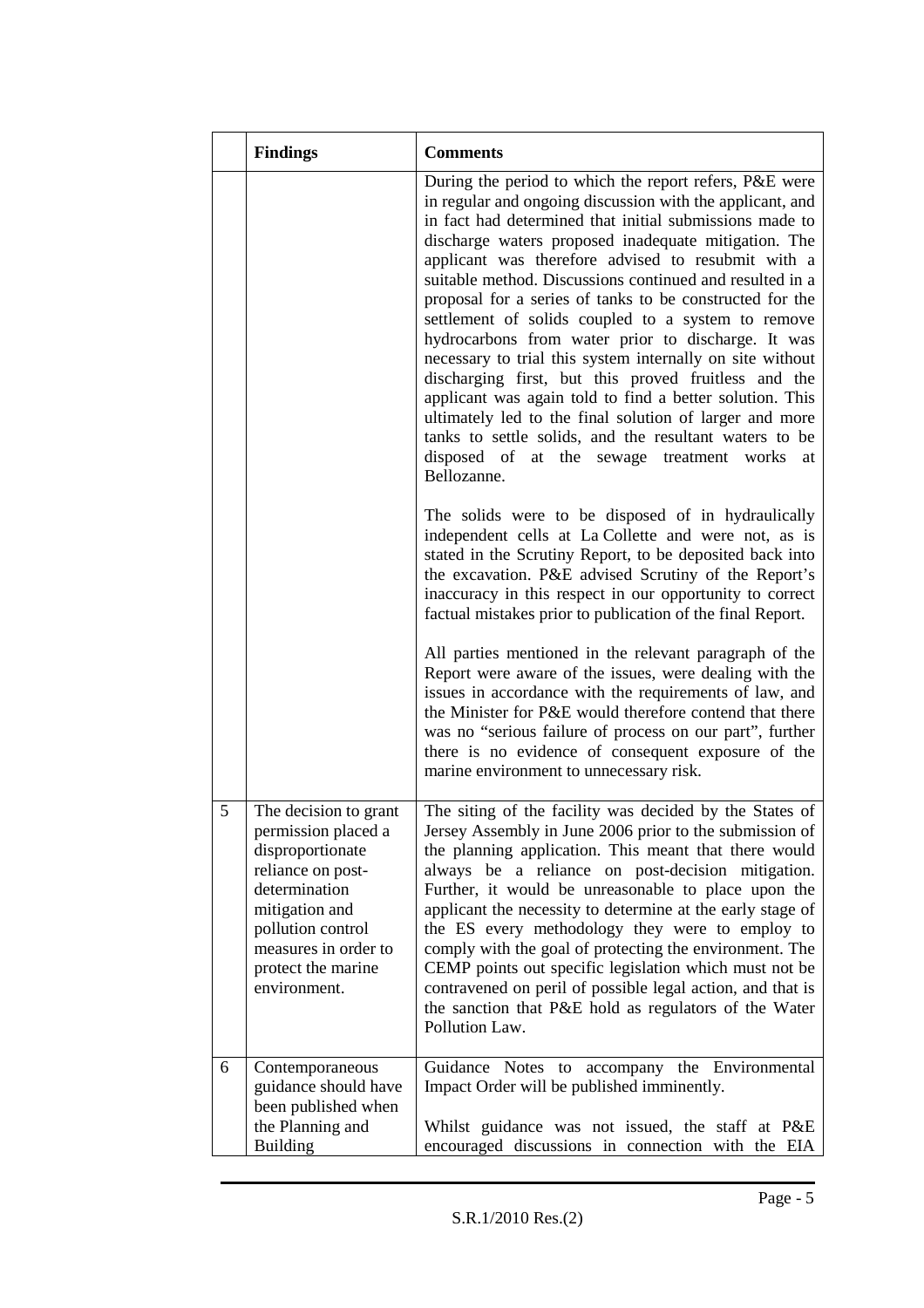|                | <b>Findings</b>                                                                                                                                                                                                                                                                                                                                                                                                                                                                         | <b>Comments</b>                                                                                                                                                                                                                                                                                                             |
|----------------|-----------------------------------------------------------------------------------------------------------------------------------------------------------------------------------------------------------------------------------------------------------------------------------------------------------------------------------------------------------------------------------------------------------------------------------------------------------------------------------------|-----------------------------------------------------------------------------------------------------------------------------------------------------------------------------------------------------------------------------------------------------------------------------------------------------------------------------|
|                | (Environmental<br>Impact) (Jersey)<br>Order 2006 came into<br>force.                                                                                                                                                                                                                                                                                                                                                                                                                    | process with anyone who had queries or concerns. This<br>included developers and any third parties.                                                                                                                                                                                                                         |
| $\overline{7}$ | The Construction<br>Environmental<br>Management Plan<br>(CEMP) is lacking in<br>detail, based on<br>generic rather than<br>site-specific solutions,<br>has not generated a<br>wider dialogue and<br>fails to demonstrably<br>address concerns<br>raised by P&E.                                                                                                                                                                                                                         | As in 5 above.                                                                                                                                                                                                                                                                                                              |
| 8              | The monitoring and<br>reporting protocols<br>associated with<br>managing<br>environmental effects<br>during construction<br>appear to be weak,<br>with poor lines of<br>communication and a<br>lack of co-ordination.                                                                                                                                                                                                                                                                   | This Finding again refers to the same issue that elicited<br>the response to Finding 4. It is important to note that any<br>investigation into any pollution incident will inevitably<br>highlight communications and co-ordination as areas<br>with room for improvement; otherwise no investigation<br>would be required. |
| 9              | Potential<br>environmental risks<br>associated with the<br>ingress of tidal water<br>and the potential for<br>the site to hold<br>contaminated material<br>were predicted for the<br>construction phase of<br>the project. However,<br>it took more than<br>3 months from the<br>date that water ingress<br>was first encountered<br>within the excavation<br>to the production of a<br>detailed method<br>statement to deal with<br>this issue. This is<br>considered<br>unacceptable. | The response to this Finding is the same as that given to<br>Finding 4.                                                                                                                                                                                                                                                     |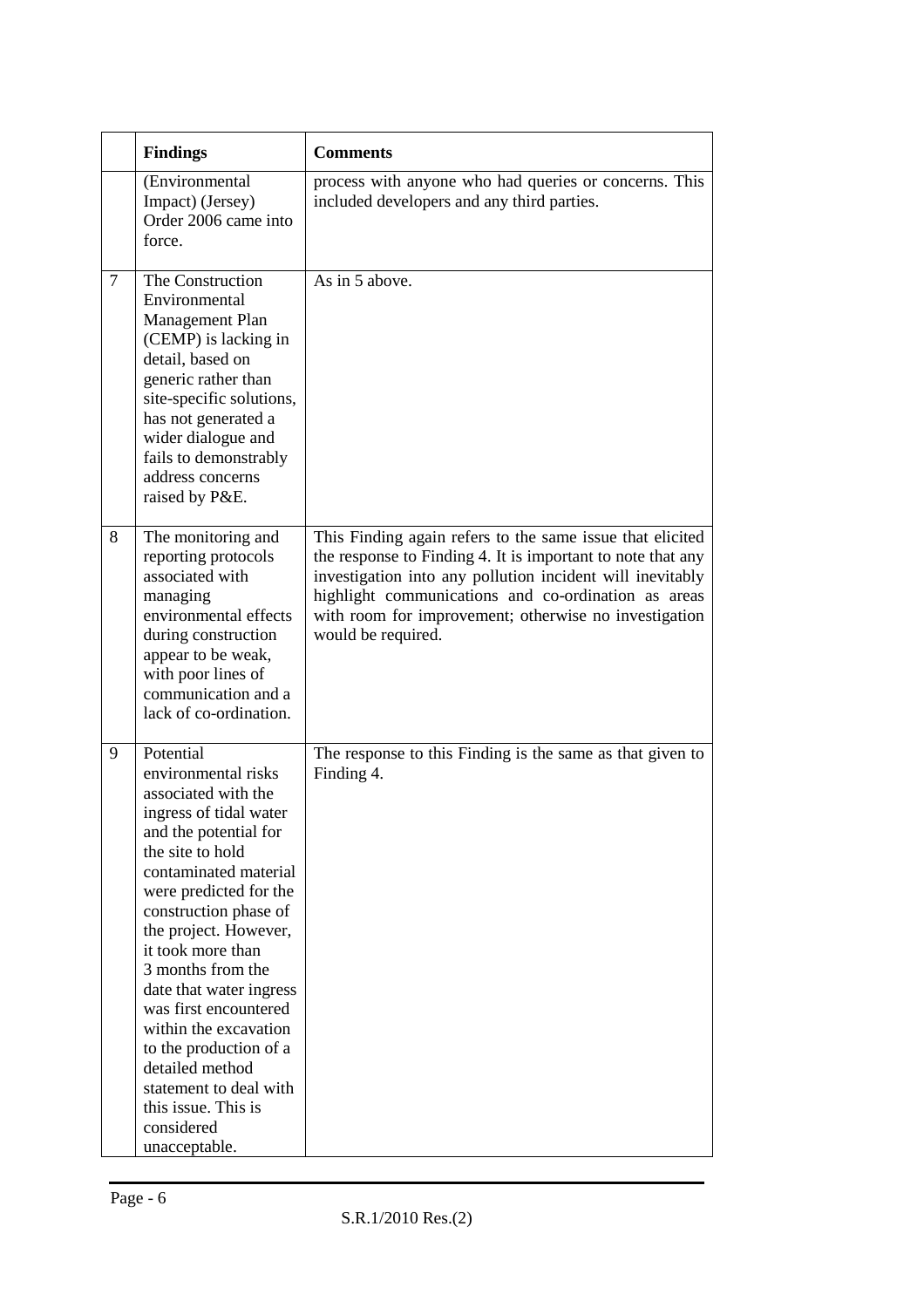|    | <b>Findings</b>                                                                                                                                                                                                                                                   | <b>Comments</b>                                                                                                                                                                                                                                                                                                                                                                                                                                                                                                                                                                                                                                                                                                                                                                                                                                                                                                                                                                                                                                                                                                                                                                                                                                                                       |
|----|-------------------------------------------------------------------------------------------------------------------------------------------------------------------------------------------------------------------------------------------------------------------|---------------------------------------------------------------------------------------------------------------------------------------------------------------------------------------------------------------------------------------------------------------------------------------------------------------------------------------------------------------------------------------------------------------------------------------------------------------------------------------------------------------------------------------------------------------------------------------------------------------------------------------------------------------------------------------------------------------------------------------------------------------------------------------------------------------------------------------------------------------------------------------------------------------------------------------------------------------------------------------------------------------------------------------------------------------------------------------------------------------------------------------------------------------------------------------------------------------------------------------------------------------------------------------|
| 10 | The drainage<br>schedule submitted in<br>order to discharge a<br>condition of planning<br>holds limited<br>information with no<br>specific quantification<br>of design values<br>regarding chemical,<br>thermal or volumetric<br>issues.                          | Drainage provision is a material consideration in<br>assessing any application for planning permission. In the<br>case of the Energy from Waste Plant, the Drainage<br>Authority who control provision and capacities designed<br>the scheme as submitted. The Drainage Authority is best<br>placed to comment as to why the scheme was considered<br>appropriate.                                                                                                                                                                                                                                                                                                                                                                                                                                                                                                                                                                                                                                                                                                                                                                                                                                                                                                                    |
| 11 | The consultation<br>process demonstrated<br>several shortcomings<br>and there appears to<br>be an atmosphere of<br>resignation and<br>mistrust surrounding<br>the EfW Plant which<br>pervades the various<br>non-governmental<br>organisations and the<br>public. | The application for outline planning permission and for<br>the approval of the Reserved Matters for the Energy<br>from Waste Plant was publicised as required by the<br>Planning and Building (Jersey) Law 2005 prior to their<br>determinations. There was significant press coverage<br>over the scheme, and the applicants actively engaged the<br>public and any potential stakeholder groups through<br>public meetings and the Health Impact Assessment<br>(HIA) that was carried out in 2 stages parallel to<br>consideration of the submissions. Given the statutory<br>publicity, the press coverage and the additional fora<br>promoted by the applicant, there can be no doubt that<br>considerable steps were take to stimulate debate over the<br>proposal.<br>There is a limit beyond which it is unreasonable to<br>pursue active participation by an authority that is<br>determining an application for planning permission.<br>Added to this, as the arbiter of the application, the<br>Minister for P&E has to maintain a broadly neutral<br>stance in terms of considering comments that were made<br>in response to the statutory publicity undertaken by the<br>Department and by Press coverage and the public events<br>that were organised by the applicant. |
| 12 | Consultation<br>undertaken as part of<br>the EIA process failed<br>to provide an<br>empowering and                                                                                                                                                                | See 11 above.                                                                                                                                                                                                                                                                                                                                                                                                                                                                                                                                                                                                                                                                                                                                                                                                                                                                                                                                                                                                                                                                                                                                                                                                                                                                         |
|    | participative<br>environment.                                                                                                                                                                                                                                     |                                                                                                                                                                                                                                                                                                                                                                                                                                                                                                                                                                                                                                                                                                                                                                                                                                                                                                                                                                                                                                                                                                                                                                                                                                                                                       |
| 13 | NGOs should have<br>engaged more<br>actively in raising<br>concerns regarding<br>the submitted ES. By                                                                                                                                                             | There was no lack of effort to publicize the proposal,<br>either by Minister for P&E or indeed the applicant,<br>during consideration of the planning application for the<br>plant. The lack of response from NGOs was unfortunate<br>given the concerns raised effectively after the event.                                                                                                                                                                                                                                                                                                                                                                                                                                                                                                                                                                                                                                                                                                                                                                                                                                                                                                                                                                                          |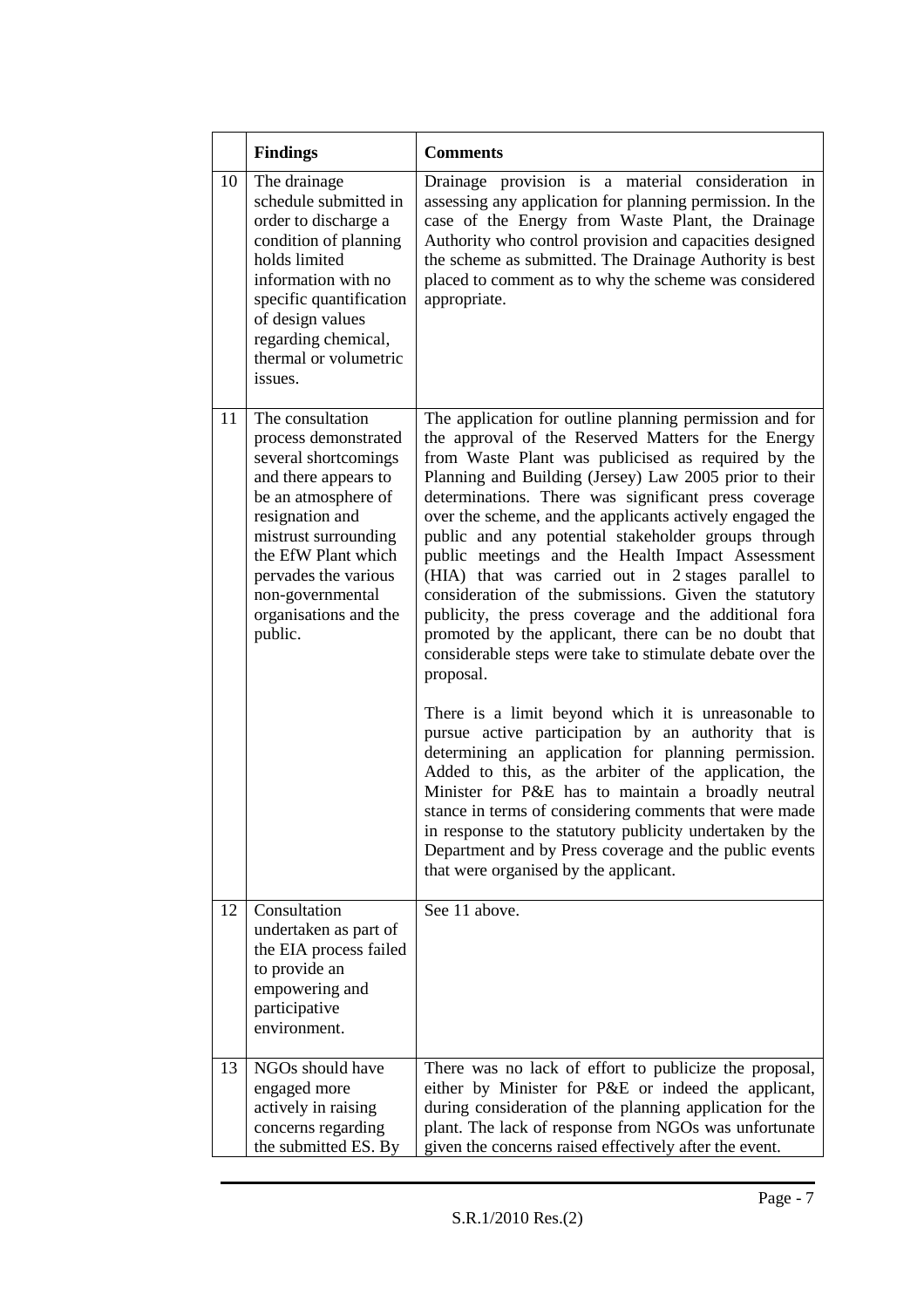|    | <b>Findings</b>                                                                                                                                                                                                                                                                                                                                                                                      | <b>Comments</b>                                                                                                                                                                                                                                                                                                                                                                                                                                                                                                                                                                                                                                                                                                                                                                                                                                                                                                                                                                                                                                                                                                                                                                                                                                                                                               |
|----|------------------------------------------------------------------------------------------------------------------------------------------------------------------------------------------------------------------------------------------------------------------------------------------------------------------------------------------------------------------------------------------------------|---------------------------------------------------------------------------------------------------------------------------------------------------------------------------------------------------------------------------------------------------------------------------------------------------------------------------------------------------------------------------------------------------------------------------------------------------------------------------------------------------------------------------------------------------------------------------------------------------------------------------------------------------------------------------------------------------------------------------------------------------------------------------------------------------------------------------------------------------------------------------------------------------------------------------------------------------------------------------------------------------------------------------------------------------------------------------------------------------------------------------------------------------------------------------------------------------------------------------------------------------------------------------------------------------------------|
|    | failing to submit<br>formal comments,<br>they effectively<br>compromised their<br>right to formally<br>influence the<br>determination<br>process.                                                                                                                                                                                                                                                    |                                                                                                                                                                                                                                                                                                                                                                                                                                                                                                                                                                                                                                                                                                                                                                                                                                                                                                                                                                                                                                                                                                                                                                                                                                                                                                               |
| 14 | There is a lack of<br>confidence amongst<br>stakeholders in the<br>ability or willingness<br>of the Regulator and<br>relevant States<br>departments to protect<br>the marine<br>environment.                                                                                                                                                                                                         | Outside of the groups questioned through the Scrutiny<br>process, there appears to be little evidence presented to<br>support this Finding. Public engagement from the<br>Minister for P&E is at an all-time high. Recent examples<br>of this are the drawing together by the Department of all<br>key stakeholders in the heating oil and associated<br>hardware market to establish the Oil Care group. This<br>group approach has resulted in the distribution of<br>information to the public and commercial sector, which<br>we anticipate reducing oil-spills polluting controlled<br>waters. EP is also involved in tracking down sources of<br>e-coli pollution threatening Jersey's shellfish beds.<br>Significant<br>effort<br>and<br>discussion<br>with<br>all<br>key<br>stakeholders has been undertaken, and protocols put in<br>place following these discussions, which are designed to<br>further the protection of the industry. Stakeholder<br>engagement is also currently undertaken with the<br>agricultural sector in respect of a strategy to tackle the<br>issue of diffuse pollution from agriculture, which has the<br>potential to impact on surface, ground and marine<br>waters. A series of stakeholder meetings has been<br>formed and have been successful in their outcomes. |
| 15 | Article 3.2 of the<br><b>Ramsar Convention</b><br>relates to the<br>reporting of change or<br>likely change to the<br>ecological character<br>of listed Ramsar sites.<br>Article 3.2 is<br>unqualified as to the<br>magnitude or<br>significance of<br>change. At no point<br>has P&E<br>acknowledged the<br>potential for change<br>to the ecological<br>character of the area,<br>nor have alleged | The assertion that Article 3.2 is unqualified is correct.<br>However, it should be noted that the Ramsar authorities<br>are currently working to determine criteria which could<br>trigger notification, and they maintain that there was no<br>need to notify them in respect of the construction of the<br>EfW. There has to be an element of judgement made in<br>assessing the obligations such as those contained in the<br>Ramsar Convention, otherwise it would lead to a<br>overload<br>of<br>complete<br>the<br>reporting<br>system.<br>Notwithstanding this issue, the Department maintain that<br>EfW Plant – both during construction<br>the<br>and<br>operation - will not have any effect on the ecological<br>character of the Ramsar site. In either or both of these<br>contexts there was no need to inform the Ramsar<br>Secretariat.<br>DEFRA have confirmed that implementation of the<br>Ramsar Convention is devolved to the States of Jersey                                                                                                                                                                                                                                                                                                                                          |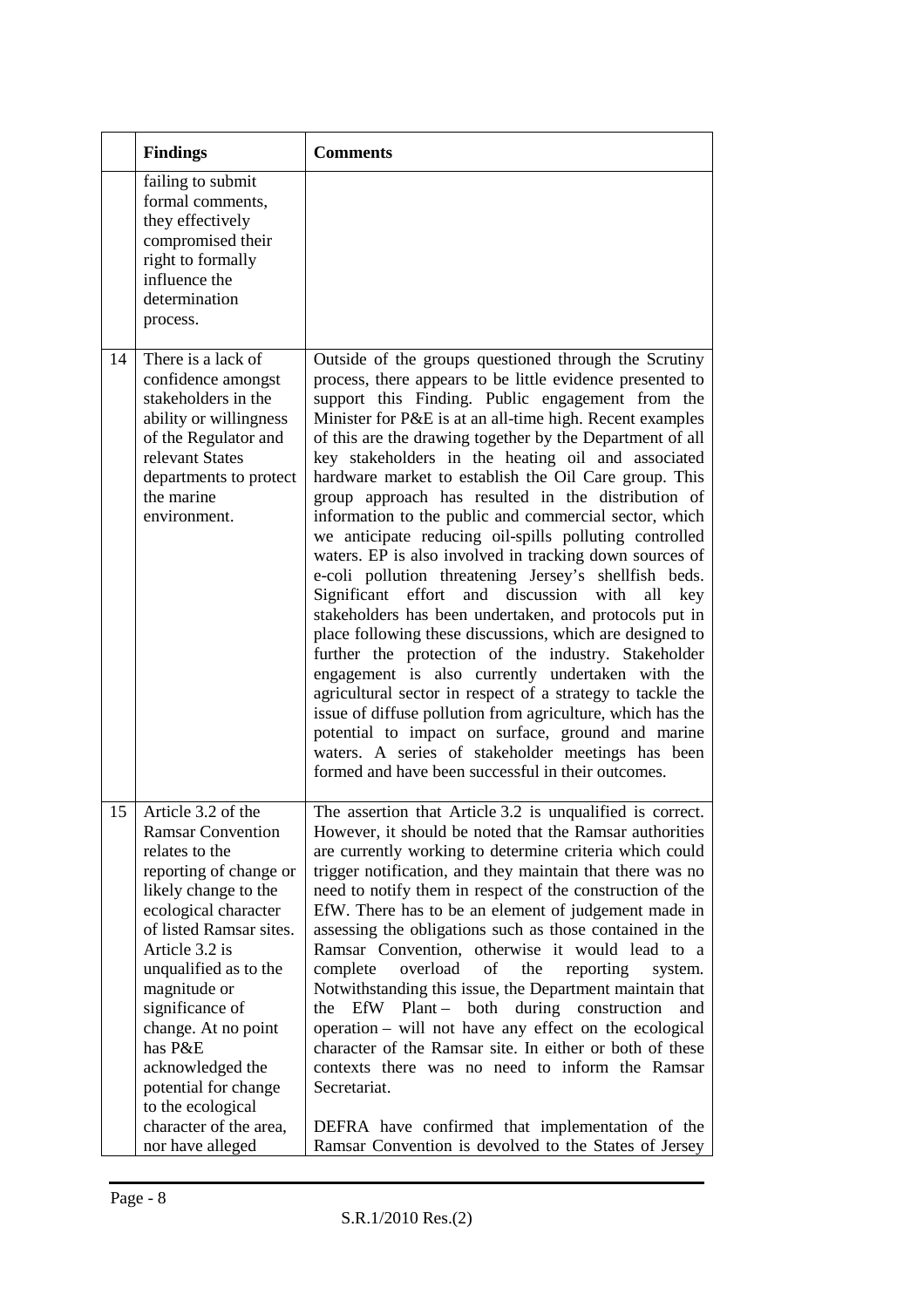|    | <b>Findings</b>                                                                                                                                                                                                                 | <b>Comments</b>                                                                                                                                                                                                                                                                                                                                                                                                              |
|----|---------------------------------------------------------------------------------------------------------------------------------------------------------------------------------------------------------------------------------|------------------------------------------------------------------------------------------------------------------------------------------------------------------------------------------------------------------------------------------------------------------------------------------------------------------------------------------------------------------------------------------------------------------------------|
|    | environmental<br>incidents known to be<br>under investigation by<br>the Environment<br>Regulator been<br>notified to Ramsar.<br>This is considered to<br>represent a breach of<br>Jersey's obligations<br>under the Convention. | and decisions on whether such an incident merits<br>notification under Article 3.2 rests with the States of<br>Jersey.                                                                                                                                                                                                                                                                                                       |
| 16 | All Ramsar sites<br>should have a<br>management plan.<br>The South-East Coast<br>of Jersey Ramsar Site<br>did not possess a<br>management plan at<br>the time of the EIA,<br>although the Panel is                              | The Integrated Coastal Zone Management Plan, adopted<br>by the States of Jersey in October 2008, aims to meet not<br>only our obligations under the Ramsar Convention, but<br>also obligations under a raft of other marine-related<br>Multi-Lateral Environmental agreements to which Jersey<br>is a signatory.<br>The Strategy sets out a requirement to develop<br>management plans for all of our Ramsar sites. In March |
|    | aware that P&E are<br>addressing this issue.                                                                                                                                                                                    | 2009, a Marine and Coastal Officer was appointed to<br>deliver the Integrated Coastal Zone Management Plan<br>and, as such, has been given the specific task of<br>developing Management Plans for each of Jersey's<br>Ramsar sites.                                                                                                                                                                                         |
|    |                                                                                                                                                                                                                                 | The first management plan meeting with relevant<br>stakeholders will take place in early March 2010, when<br>it is proposed to set up a Ramsar Management<br>Authority. The Department hope to have all of the plans<br>agreed by the end of 2010.                                                                                                                                                                           |
|    |                                                                                                                                                                                                                                 | It should be stressed however, that despite extremely<br>scant resources, since 2003 P&E has made considerable<br>progress towards putting in place measures which will<br>greatly speed up the development of such plans this<br>year. These are listed chronologically below –                                                                                                                                             |
|    |                                                                                                                                                                                                                                 | In 2002 the South-East Coast Ramsar site and the<br>Offshore Reefs (not designated until 2005) were<br>included within The Jersey Island Plan 2002 as<br>part of the Marine Protection Zone and given<br>protection from development and<br>harmful<br>activities under Planning and Building (Jersey)<br>Law 2002.                                                                                                          |
|    |                                                                                                                                                                                                                                 | In 2003 a public information leaflet about Jersey's<br>South-East Coast Ramsar site was published.                                                                                                                                                                                                                                                                                                                           |
|    |                                                                                                                                                                                                                                 | In 2005 World Wetlands Week walk introduced<br>800 people to the South-East Coast Ramsar site                                                                                                                                                                                                                                                                                                                                |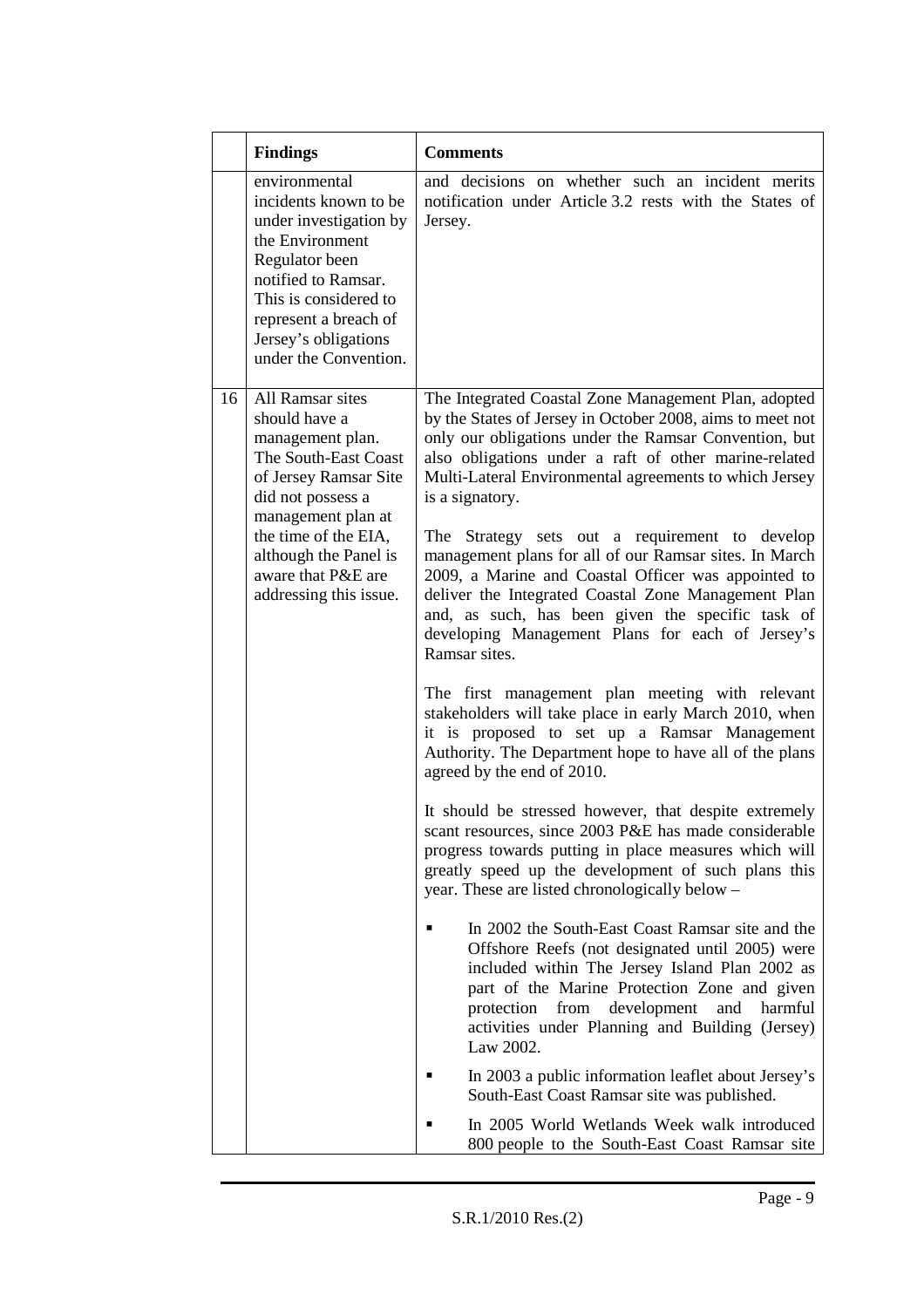| <b>Findings</b> | <b>Comments</b>                                                                                                                                                                                                                                                                                                                                                                                                                                                                                                                                                                                                                                                                                                                                                                                       |
|-----------------|-------------------------------------------------------------------------------------------------------------------------------------------------------------------------------------------------------------------------------------------------------------------------------------------------------------------------------------------------------------------------------------------------------------------------------------------------------------------------------------------------------------------------------------------------------------------------------------------------------------------------------------------------------------------------------------------------------------------------------------------------------------------------------------------------------|
|                 | and spread the message about the need for wise<br>and sustainable use of the site. Educational walks<br>supported by both P&E and Jersey Tourism have<br>been occurring within the South-East Coast<br>Ramsar site since 1998.                                                                                                                                                                                                                                                                                                                                                                                                                                                                                                                                                                        |
|                 | In 2005 Discovery Pier visitor centre was opened<br>as a public information centre about the Ramsar<br>sites. Sadly, due to funding pressures, this centre<br>was closed at the end of 2009. However, the<br>Department has adopted a more efficient approach<br>to public outreach through ECO-ACTIVE, and<br>specifically, through the introduction in 2008 of<br>ECO-ACTIVE Marine, a dedicated programme<br>designed to provide accurate advice to empower<br><b>Islanders</b><br>make<br>to<br>environmentally<br>more<br>conscious decisions on marine and coastal issues.                                                                                                                                                                                                                      |
|                 | In 2008, in response to concerns over the growing<br>number of marine tour operators landing on the<br>offshore reefs, P&E, in conjunction with Jersey<br>Tourism, organised and part-funded a course<br>designed to ensure the operators have<br>an<br>understanding of how to approach marine wildlife<br>and how to minimise any disturbance to those<br>animals. As a result, over 80% of known<br>commercial marine tour operators in Jersey were<br>trained and accredited under the internationally<br>WiSe (Wildlife<br>recognised<br>Safe<br>Operator)<br>Scheme. All WiSe operators agree to abide by<br>appropriate Codes of Conduct for the animals that<br>they view, created to ensure that their operations<br>are safe and sustainable. Another course has been<br>organised in 2010. |
|                 | In 2008, following extensive consultation, the<br>Minister for P&E also developed and launched the<br>Jersey Marine Wildlife Watching Code. A<br>summary leaflet was widely circulated, with the<br>full version available on both www.gov.je and<br>www.eco-active.je.                                                                                                                                                                                                                                                                                                                                                                                                                                                                                                                               |
|                 | In 2008, the process of developing the Les<br>Ecrehous Management Plan was started with a<br>workshop attended by over 70 stakeholders. This,<br>together with the work of the Seabird Working<br>Group, resulted in the establishment in 2009 of<br>parts of Les Ecrehous as a Seabird Protection<br>Zone.                                                                                                                                                                                                                                                                                                                                                                                                                                                                                           |
|                 | In 2009, the P&E Department and WEB jointly<br>commissioned an ecological study of the South-<br>East Coast Ramsar site, which will form an                                                                                                                                                                                                                                                                                                                                                                                                                                                                                                                                                                                                                                                           |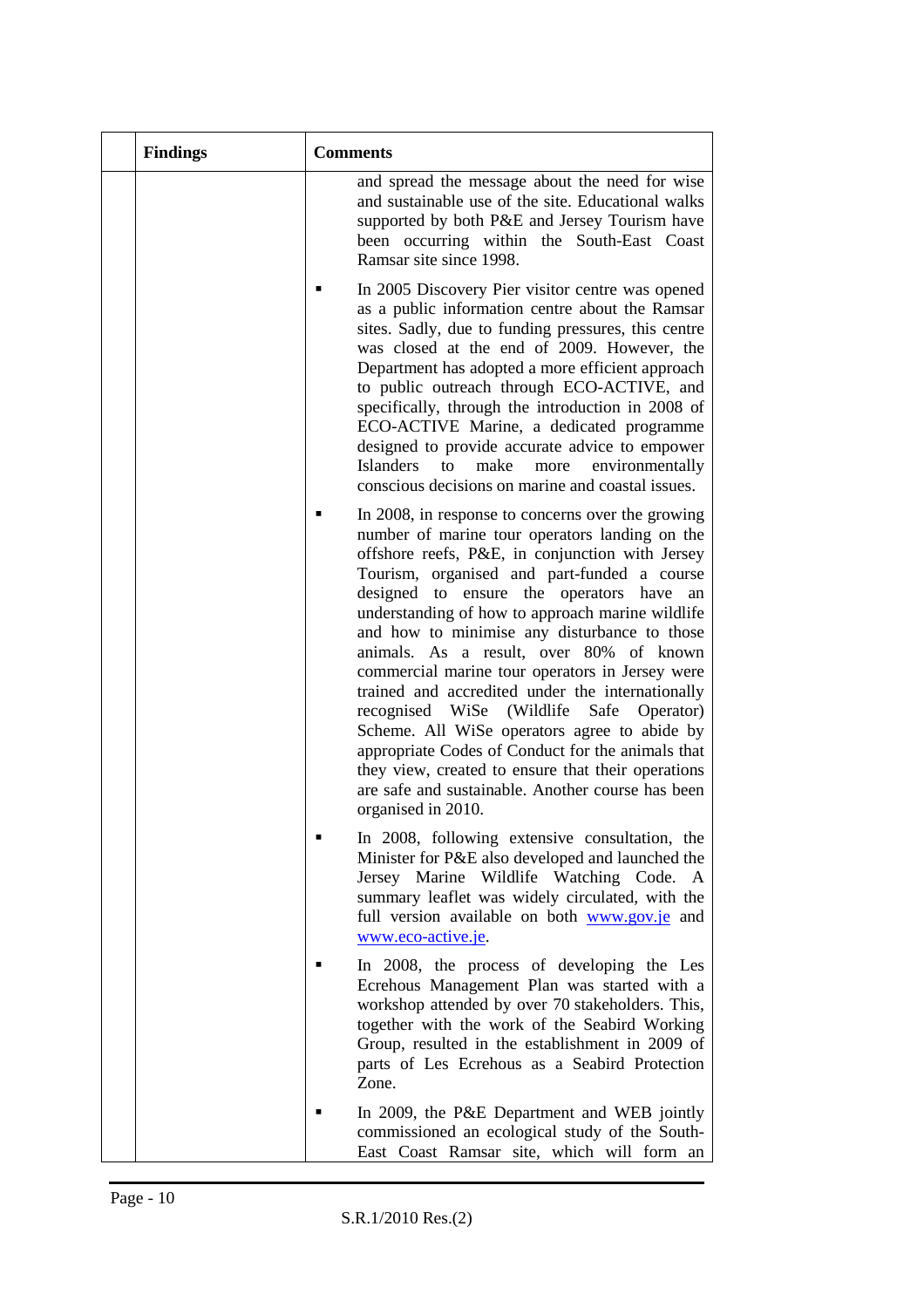|    | <b>Findings</b>                                                                                                                                                                                                                            | <b>Comments</b>                                                                                                                                                                                                                                                                                                                                                                                                                                                                                                                                                                                                                                                                                                                                                                                                             |
|----|--------------------------------------------------------------------------------------------------------------------------------------------------------------------------------------------------------------------------------------------|-----------------------------------------------------------------------------------------------------------------------------------------------------------------------------------------------------------------------------------------------------------------------------------------------------------------------------------------------------------------------------------------------------------------------------------------------------------------------------------------------------------------------------------------------------------------------------------------------------------------------------------------------------------------------------------------------------------------------------------------------------------------------------------------------------------------------------|
|    |                                                                                                                                                                                                                                            | important, up-to-date baseline for developing the<br>Management Plan in 2010.                                                                                                                                                                                                                                                                                                                                                                                                                                                                                                                                                                                                                                                                                                                                               |
|    |                                                                                                                                                                                                                                            | In 2009, an Aquaculture Management Strategy<br>was commissioned to provide a framework for the<br>sustainable development of this industry. As the<br>majority of the current industry resides within the<br>boundaries of the South-East Coast Ramsar site, a<br>strategy of this nature will be part of the overall<br>Ramsar management plan.                                                                                                                                                                                                                                                                                                                                                                                                                                                                            |
| 17 | The resources<br>required to enable<br>proper<br>implementation of the<br>obligations under the<br><b>Ramsar Convention</b><br>have not been<br>forthcoming, and<br>shortfalls in both the<br>one-off and recurrent<br>costs remain today. | In 2002/3 in recognition of the fact that Jersey was not<br>able to meet its obligations under the various Multi-<br>Lateral Environmental Agreements<br>within<br>current<br>resources, the P&E Department undertook a detailed<br>Resource Needs Analysis of the basic funding required<br>to address this situation. The report identified a shortfall<br>of £110k to enable Jersey to meet its basic obligations<br>under a number of marine and coastal MEAs, including<br>Ramsar. Of this, £50k was recurrent growth to appoint a<br>Marine and Coastal Scientist and the remaining £60k<br>was one-off costs for developing the Integrated Coastal<br>Zone Management Plan and remote surveillance and an<br>inter-tidal survey of the SE Coast Ramsar site. The<br>offshore reefs were not designated at that time. |
|    |                                                                                                                                                                                                                                            | A bid for resources was subsequently submitted to the<br>2003 Fundamental Spending Review, clearly setting out<br>the consequences of not providing these funds. This bid<br>was rejected by the States. Consequently, in the absence<br>resources, progress<br>of<br>additional<br>on<br>developing<br>management plans for the Ramsar site has been slower<br>than anyone would have liked.                                                                                                                                                                                                                                                                                                                                                                                                                               |
|    |                                                                                                                                                                                                                                            | The current situation in relation to recurrent and one-off<br>costs is as follows: £20k was found within internal<br>budgets in 2005 to enable the ICZM Strategy to be<br>developed; and then in order to implement the ICZM<br>Strategy, through re-organisation of existing budgets, an<br>additional £50k was found from 2009 onwards to fund<br>the Marine and Coastal Scientist.                                                                                                                                                                                                                                                                                                                                                                                                                                       |
|    |                                                                                                                                                                                                                                            | Based on the 2003 estimate, there is still a shortfall in<br>one-off costs for remote surveillance of the SE Coast<br>Ramsar site. These costs, estimated in 2003 to be in the<br>region of £40,000, would now need to be re-evaluated,<br>7 years later. No funding estimates for baseline studies<br>for the offshore reefs have yet been put forward.                                                                                                                                                                                                                                                                                                                                                                                                                                                                    |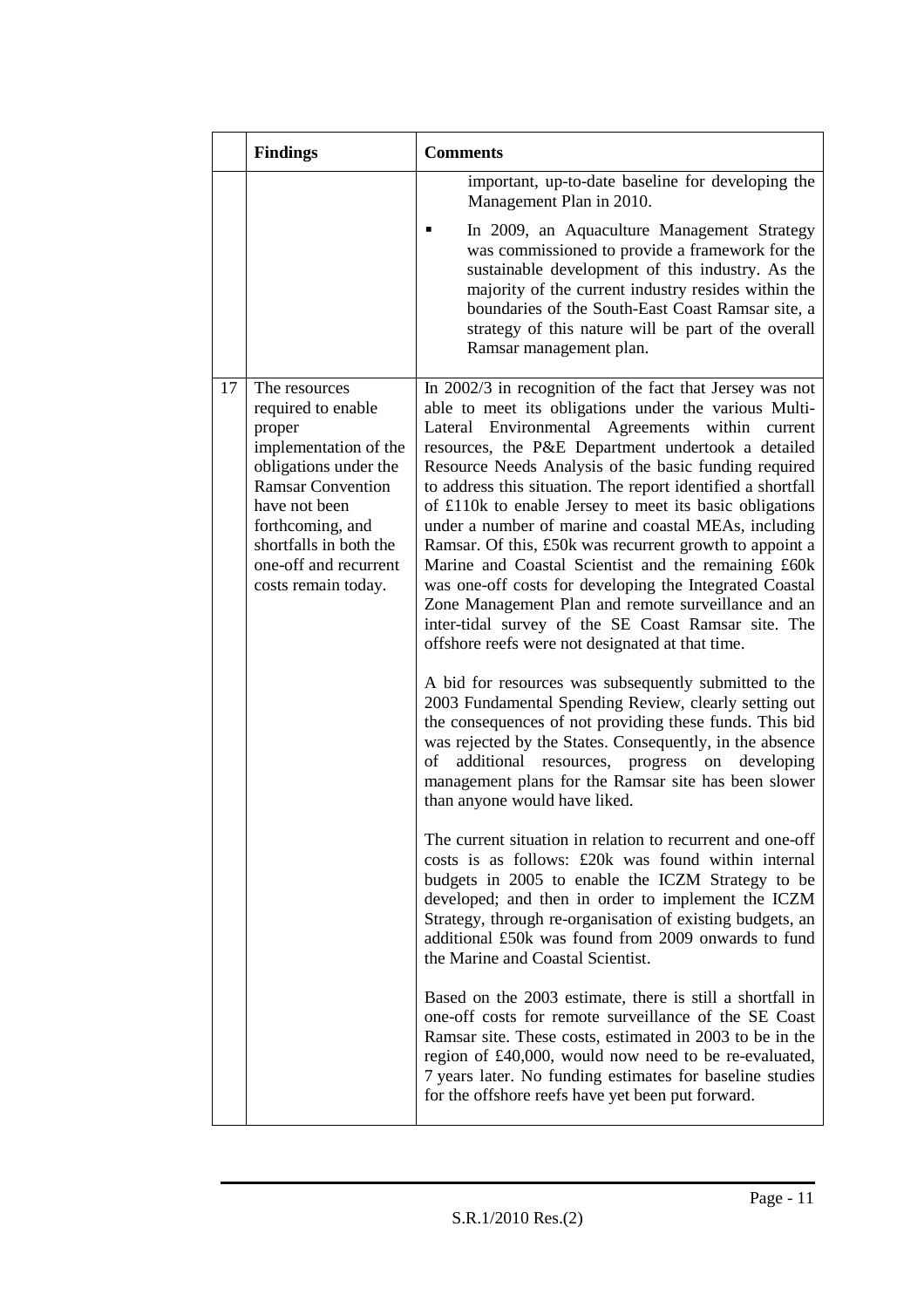|    | <b>Findings</b>                                                                                                                                                                                                   | <b>Comments</b>                                                                                                                                                                                                                                                                                                                                                                                                                                                                                         |
|----|-------------------------------------------------------------------------------------------------------------------------------------------------------------------------------------------------------------------|---------------------------------------------------------------------------------------------------------------------------------------------------------------------------------------------------------------------------------------------------------------------------------------------------------------------------------------------------------------------------------------------------------------------------------------------------------------------------------------------------------|
| 18 | Recent studies have<br>indicated that there<br>has been a reduction<br>in environmental<br>quality over the last<br>decade in the portion<br>of the Ramsar site<br>closest to La Collette.<br>This alone (without | The Department would not agree, as has been previously<br>stated, with the assertions of the Scrutiny Report that<br>there has been a reduction in environmental quality over<br>the last decade, or that there was therefore a necessity to<br>submit an Article 3.2 report. The Minister for P&E<br>considered that there would be no likely significant<br>change to the marine environment and this continues to<br>be the Department's position.                                                   |
|    | the EfW Plant<br>development) should<br>have resulted in an                                                                                                                                                       | Finding 18 focuses on the Findings of a report generated<br>by P&E staff entitled:                                                                                                                                                                                                                                                                                                                                                                                                                      |
|    | Article 3.2 report<br>being submitted via<br>the UK Department of<br>Environment, Food                                                                                                                            | "Investigation of possible contamination of<br>marine biota from a land reclamation site at La<br>Collette, Jersey".                                                                                                                                                                                                                                                                                                                                                                                    |
|    | and Rural Affairs<br>(DEFRA) to the<br>Ramsar Secretariat,<br>but this has not<br>happened.                                                                                                                       | Scrutiny, and their adviser, have used information<br>collected,<br>synthesised, reviewed,<br>analysed,<br>and<br>concluded upon by P&E, to their own ends and have<br>focussed on Findings which are less pertinent than those<br>which were focussed on by the Department as the<br>independent regulator.                                                                                                                                                                                            |
|    |                                                                                                                                                                                                                   | The P&E report details how in the late 1980s,<br>environmental concerns focussed on the potential human<br>health risk caused by the uptake into the marine biota of<br>toxic trace metals that were thought to be mobilised<br>from the incinerator ash stored at the Waterfront<br>reclamation site (east of St. Aubin's Bay) (Romeril,<br>1995).                                                                                                                                                     |
|    |                                                                                                                                                                                                                   | This was investigated by determining levels of 6 trace<br>metals $(mgkg-1$ dry weight) for 2 benthic bio-monitors;<br>the common limpet (Patella vulgata) and the serrated<br>seaweed ( <i>Fucus serratus</i> ). Sampling was undertaken up<br>to 4 times per year between 1993 and 2009 from 5 sites<br>along the south and south-east coast of Jersey.                                                                                                                                                |
|    |                                                                                                                                                                                                                   | The Report seeks to establish whether any statistical<br>evidence exists that possible contamination from a land<br>reclamation site at La Collette has caused a build-up of<br>trace metal contamination in adjacent marine biota. It<br>was found that a significant correlation existed for all<br>6 trace metals between the concentration at La Collette<br>and the 2 distant sampling sites (Corbière and Gorey).<br>This suggests that trends recorded at La Collette were<br>evident elsewhere. |
|    |                                                                                                                                                                                                                   | The mean levels of chromium (Cr), lead (Pb) and zinc<br>(Zn) in limpets was significantly higher at La Collette                                                                                                                                                                                                                                                                                                                                                                                         |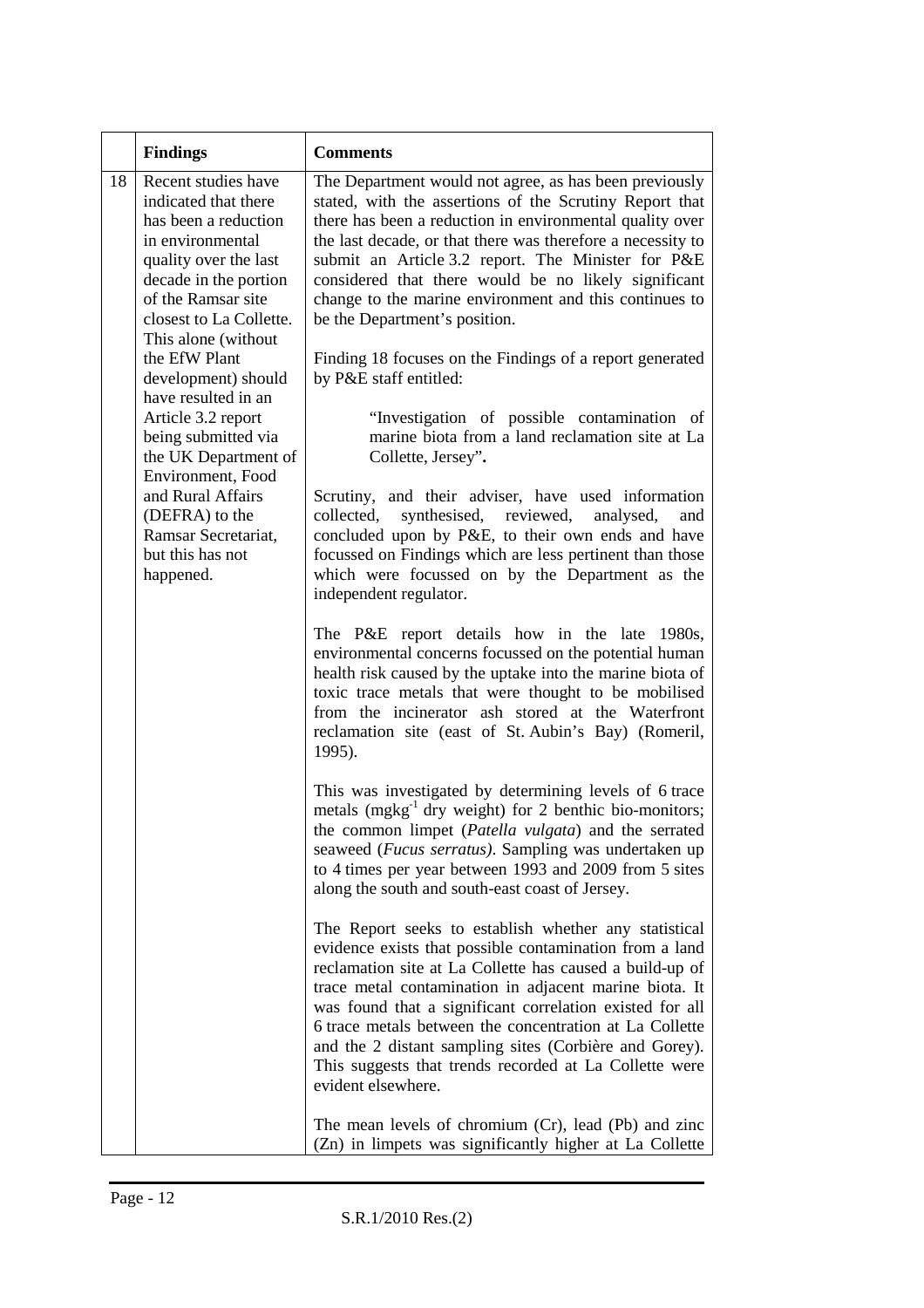|    | <b>Findings</b>                                                                                                                                    | <b>Comments</b>                                                                                                                                                                                                                                                                                                                                                                                                                                                                                                                                                                                                            |
|----|----------------------------------------------------------------------------------------------------------------------------------------------------|----------------------------------------------------------------------------------------------------------------------------------------------------------------------------------------------------------------------------------------------------------------------------------------------------------------------------------------------------------------------------------------------------------------------------------------------------------------------------------------------------------------------------------------------------------------------------------------------------------------------------|
|    |                                                                                                                                                    | than Corbière, whilst zinc in Fucus was significantly<br>higher at La Collette compared to Gorey.                                                                                                                                                                                                                                                                                                                                                                                                                                                                                                                          |
|    |                                                                                                                                                    | However, high levels of these 3 trace metals also<br>occurred in a nearby coastal sites (West of Albert)<br>suggesting that the source does not originate from La<br>Collette.                                                                                                                                                                                                                                                                                                                                                                                                                                             |
|    |                                                                                                                                                    | Higher levels of arsenic (As), cadmium (Cd) and zinc in<br>limpets at La Collette were recorded after the date that<br>Crabbé wood mulch was stored there. However, higher<br>concentrations of the 3 trace metals also occurred at<br>other sampling sites, suggesting that the source is not La<br>Collette.                                                                                                                                                                                                                                                                                                             |
|    |                                                                                                                                                    | Between 1993 and 2009, mean arsenic levels increased<br>in both limpets and <i>Fucus</i> at La Collette. This increase<br>also occurred at Corbière and Gorey and cannot<br>specifically be linked to La Collette. The mean<br>concentration of arsenic recorded for limpets in March<br>2009 was below the range cited for the Dorset coast. The<br>Minister for P&E is in discussion with the Centre for<br>Research into Environment and Health (University of<br>Wales) and has requested that they undertake a literature<br>review concerning the rise in arsenic levels that has<br>occurred at all sampling sites. |
|    |                                                                                                                                                    | Mean recorded cadmium, copper (Cu), lead and zinc<br>levels at La Collette were within the limits cited in<br>literature for limpets and <i>Fucus</i> in UK and European<br>waters.                                                                                                                                                                                                                                                                                                                                                                                                                                        |
|    |                                                                                                                                                    | The analysis presented in the paper provides no<br>statistical evidence that any possible contamination of<br>the sea from the reclamation site at La Collette has<br>resulted in a build up of the 6 trace metals in the soft<br>tissue of the common limpet or the serrated seaweed<br>within the adjacent coastal area.                                                                                                                                                                                                                                                                                                 |
| 19 | The ES was<br>predicated on<br>avoiding impacts to<br>the Ramsar site.<br>However, the<br>Findings of this<br>review consider the<br>Environmental | The Minister for P&E's response to this Finding is<br>covered at Finding 5.                                                                                                                                                                                                                                                                                                                                                                                                                                                                                                                                                |
|    | Statement to be<br>potentially unsound<br>and missing essential                                                                                    |                                                                                                                                                                                                                                                                                                                                                                                                                                                                                                                                                                                                                            |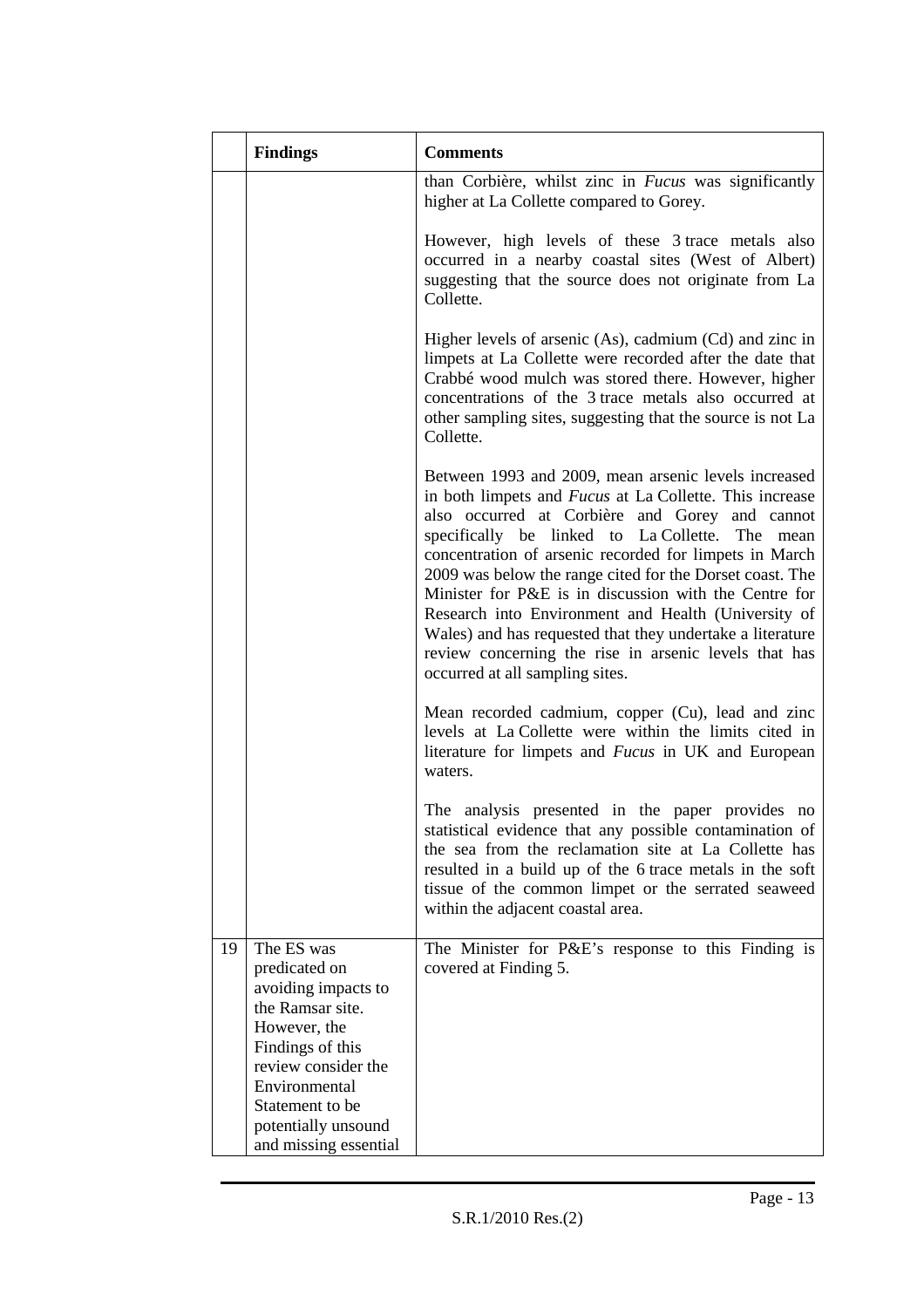| <b>Findings</b>                                                                                                                                                                                                                                            | <b>Comments</b>                                                                                                                                                                                                                                                                                                                                                                                                                                                                                                                                                                                                                 |
|------------------------------------------------------------------------------------------------------------------------------------------------------------------------------------------------------------------------------------------------------------|---------------------------------------------------------------------------------------------------------------------------------------------------------------------------------------------------------------------------------------------------------------------------------------------------------------------------------------------------------------------------------------------------------------------------------------------------------------------------------------------------------------------------------------------------------------------------------------------------------------------------------|
| information;<br>consequently the<br>mitigation measures<br>are inappropriate and<br>poorly considered and<br>the implementation of<br>the CEMP lacking in<br>rigour. This has<br>exposed the marine<br>environment to an<br>unnecessary pollution<br>risk. |                                                                                                                                                                                                                                                                                                                                                                                                                                                                                                                                                                                                                                 |
| Additional studies are<br>20<br>required to assess the<br>current status of the<br>Ramsar site and to<br>implement the site<br>management plan.                                                                                                            | See response to Finding 16 above.                                                                                                                                                                                                                                                                                                                                                                                                                                                                                                                                                                                               |
| There is a need for a<br>21<br>greater understanding<br>of issues relating to<br>heavy metal<br>accumulation and<br>bacterial pollution to<br>enable effective<br>protection of Jersey's<br>sea fisheries and the<br>marine environment.                   | The Department recognises that this is true in both cases.<br>The heavy metals report (see Finding 18) drafted by the<br>Department makes several Recommendations to increase<br>the efficiency and effectiveness of the sampling (these<br>are included in section 5 of the P&E report).<br>Additionally, work is and has been for some time<br>ongoing into increasing our understanding of bacterial<br>impacts upon surface and marine waters. As stated<br>already, this has involved significant departmental<br>resource over the last 12 months alone and has involved<br>numerous States and third party stakeholders. |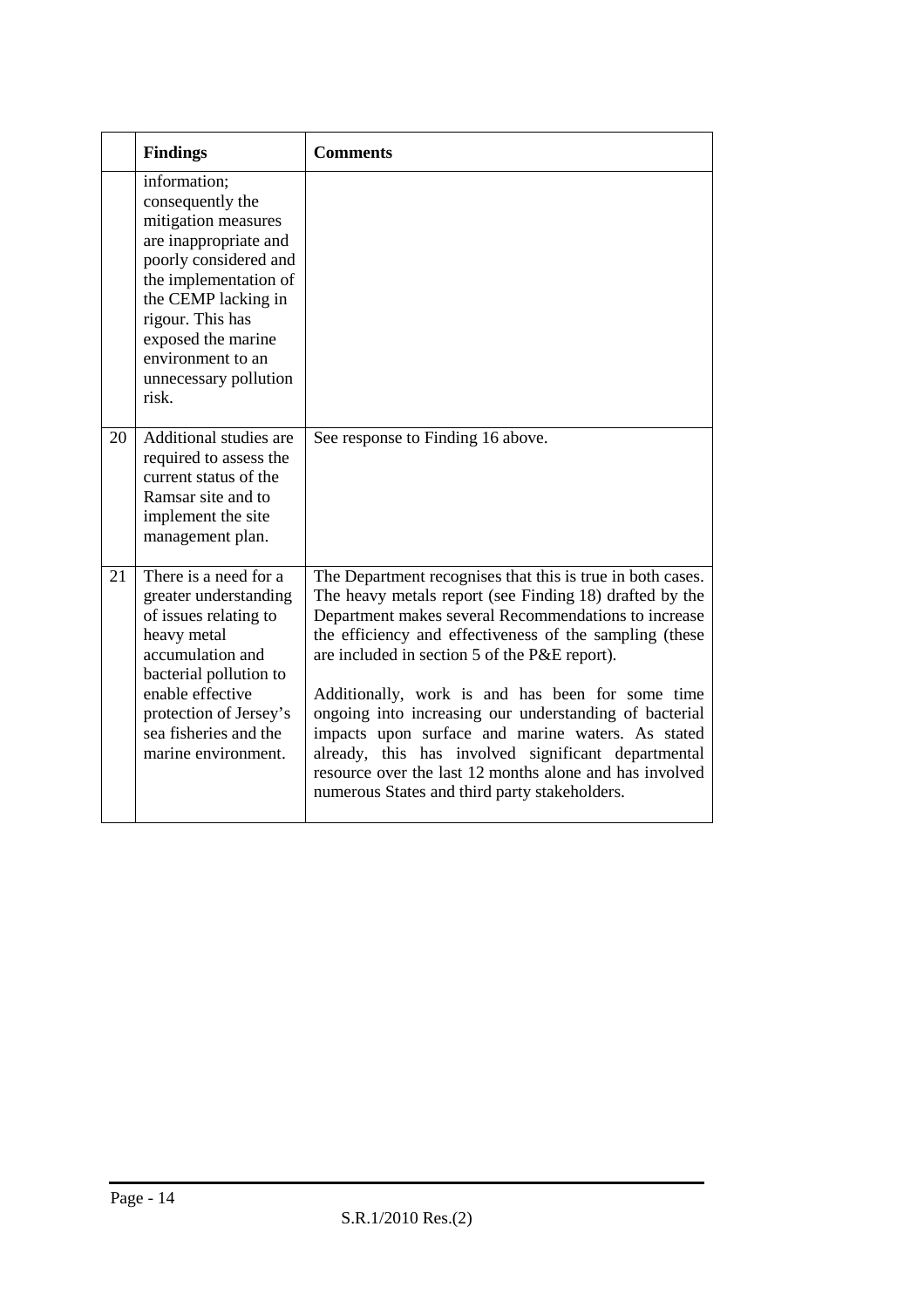#### **RECOMMENDATIONS**

|                | <b>Recommendations</b>                                                                                                                                                                                                                                                                                                                                                                                                                                              | <b>To</b> | Accept/<br><b>Reject</b> | <b>Comments</b>                                                                                                                                                                                                                                                                                                                                                                                                                                                                                                                                                                                                                                                                                                                                                                                                                                                                                                                                                                                                                                         | <b>Target</b><br>date of<br>action/<br>completion |
|----------------|---------------------------------------------------------------------------------------------------------------------------------------------------------------------------------------------------------------------------------------------------------------------------------------------------------------------------------------------------------------------------------------------------------------------------------------------------------------------|-----------|--------------------------|---------------------------------------------------------------------------------------------------------------------------------------------------------------------------------------------------------------------------------------------------------------------------------------------------------------------------------------------------------------------------------------------------------------------------------------------------------------------------------------------------------------------------------------------------------------------------------------------------------------------------------------------------------------------------------------------------------------------------------------------------------------------------------------------------------------------------------------------------------------------------------------------------------------------------------------------------------------------------------------------------------------------------------------------------------|---------------------------------------------------|
| $\mathbf{1}$   | Detailed guidance<br>should be published<br>on the EIA process in<br>Jersey. The Panel<br>understands that this<br>is in preparation by<br>the Planning and<br>Environment<br>Department. In the<br>light of the Findings<br>of this report, the<br>Panel believes that<br>the draft guidance<br>should be reviewed in<br>consultation with<br>local stakeholders<br>and subjected to<br>external peer review<br>to ensure that it fully<br>reflects best practice. |           | Accept<br>in part        | A Practice note – based on UK Best<br>Practice $-$ is shortly to be issued to assist in<br>the understanding of the EIA process. This<br>will provide information to both potential<br>developers and any third party that may have<br>an interest or concern in the proposal. It<br>should be noted that this has been available<br>to view and indeed has been distributed in<br>draft since early 2007.<br>Unlike in the formulation of Policy, a<br>Practice Note is designed to help navigation<br>through the P&E Department's processes.<br>Reviewing the Note with local stakeholders<br>would involve parties from all sides of the<br>development process and if consensus<br>cannot be reached then the Note might not<br>even appear at all. The Department will be<br>alive to feedback on the Note and will<br>engage with stakeholders at launch so as to<br>ensure the message of the Note is<br>communicated. Added to this the Note will<br>be reviewed in the context of comments or<br>changes in practice and/or other influences. | Q1/2 2010                                         |
| $\overline{2}$ | A more systematic<br>and transparent<br>process should be<br>implemented in<br>respect of scoping for<br>future Environmental<br><b>Impact Assessments.</b><br>This should record<br>how and why<br>decisions have been<br>made and what<br>organisations/<br>individuals have been<br>consulted; where<br>appropriate these<br>records should be<br>included in the<br>published<br>Environmental<br>Statement.                                                    |           | Accept                   | This will be detailed in the guidance<br>indicated at 1.                                                                                                                                                                                                                                                                                                                                                                                                                                                                                                                                                                                                                                                                                                                                                                                                                                                                                                                                                                                                | Q1/2 2010                                         |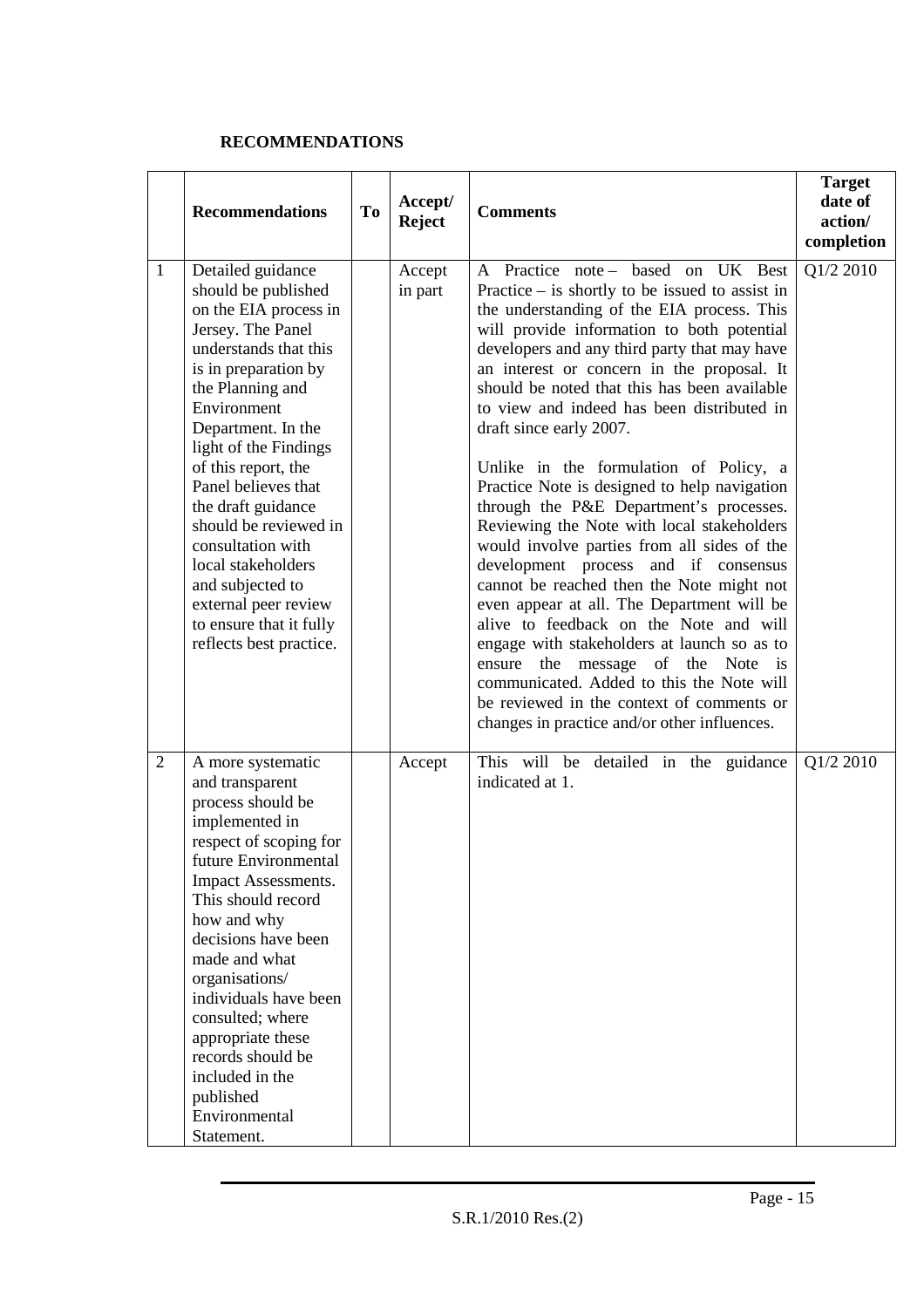|                | <b>Recommendations</b>                                                                                                                                                                                                                                                                                                                                                                                                                                        | To | Accept/<br><b>Reject</b>              | <b>Comments</b>                                                                                                                                                                                                                                                                                                                                                                                                                                                                                                                                                                                                                                                                                                                                                                                                                                                                                         | <b>Target</b><br>date of<br>action/<br>completion |
|----------------|---------------------------------------------------------------------------------------------------------------------------------------------------------------------------------------------------------------------------------------------------------------------------------------------------------------------------------------------------------------------------------------------------------------------------------------------------------------|----|---------------------------------------|---------------------------------------------------------------------------------------------------------------------------------------------------------------------------------------------------------------------------------------------------------------------------------------------------------------------------------------------------------------------------------------------------------------------------------------------------------------------------------------------------------------------------------------------------------------------------------------------------------------------------------------------------------------------------------------------------------------------------------------------------------------------------------------------------------------------------------------------------------------------------------------------------------|---------------------------------------------------|
| 3              | The scoping process<br>should be more<br>participative and<br>involve key<br>stakeholders as well<br>as representatives of<br>relevant States<br>departments. An<br>assessment of<br>potential stakeholders<br>should be undertaken<br>as part of the scoping<br>exercise and lead to<br>formal invitations to<br>participate in the<br>scoping process; this<br>matter needs to be<br>considered<br>adequately in the<br>ongoing development<br>of guidance. |    | Accept                                | This process was revisited in early 2009 and<br>is subject to regular assessment and review.                                                                                                                                                                                                                                                                                                                                                                                                                                                                                                                                                                                                                                                                                                                                                                                                            | Ongoing                                           |
| $\overline{4}$ | Every new project<br>should be<br>independently<br>assessed on its own<br>merits. Analogies<br>drawn from prior<br>local experience may<br>be used to provide<br>comparative<br>information, but must<br>not be considered as a<br>substitute for<br>comprehensive, site-<br>specific studies and<br>evaluations.                                                                                                                                             |    | Accept<br>with<br>qualifi-<br>cations | this<br>provision<br>If<br>refers<br>the<br>of<br>to<br>comprehensive<br>information-gathering<br>in<br>connection with an EIA, the Minister for<br>P&E wholeheartedly agrees.<br>However, if it implies that any EIS must be<br>scrutinised by an independent party outside<br>the States this is rejected. The EIA process is<br>ultimately there to inform the decision-<br>maker and as such, whilst from time to time<br>advice may be sought from outside the<br>States, it should be the Minister for P&E<br>who takes responsibility for assessment of<br>submitted information. The Minister not<br>only has the power to determine an<br>application, but also has to defend that<br>decision should it be challenged by any<br>Party.<br>Added to this fundamental issue of principle,<br>there are no resources to employ external<br>agents to fully engage in and run the EIA<br>process. | N/A                                               |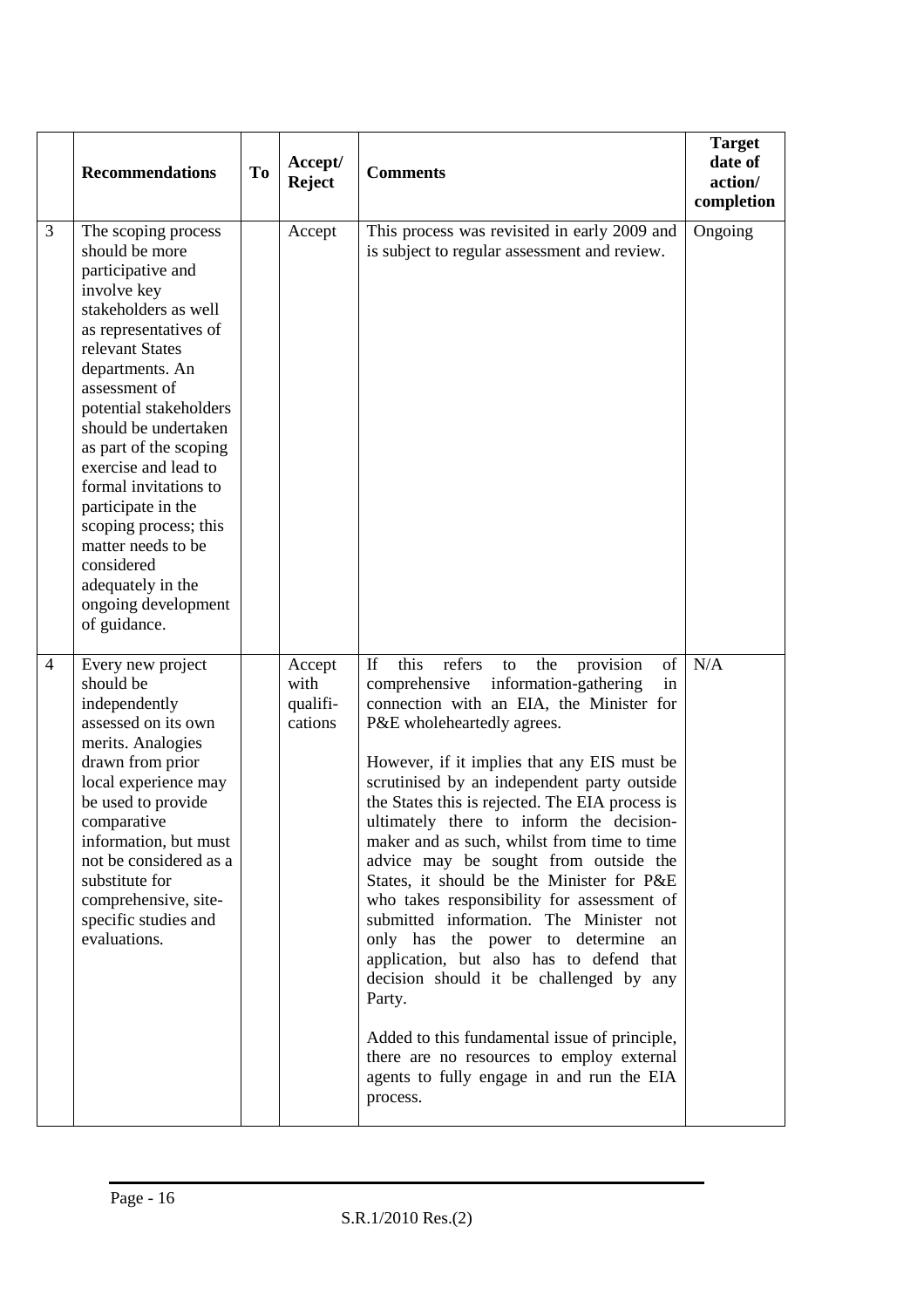|                 | <b>Recommendations</b>                                                                                                                                                                                                                                                                                                                                               | <b>To</b> | Accept/<br><b>Reject</b> | <b>Comments</b>                                                                                                                                                                                                                                                                                                                                                                                                                                                                                                            | <b>Target</b><br>date of<br>action/<br>completion |
|-----------------|----------------------------------------------------------------------------------------------------------------------------------------------------------------------------------------------------------------------------------------------------------------------------------------------------------------------------------------------------------------------|-----------|--------------------------|----------------------------------------------------------------------------------------------------------------------------------------------------------------------------------------------------------------------------------------------------------------------------------------------------------------------------------------------------------------------------------------------------------------------------------------------------------------------------------------------------------------------------|---------------------------------------------------|
| $5\overline{)}$ | An urgent review<br>should be carried out<br>by Transport and<br><b>Technical Services</b><br>(T&TS) and P&E of<br>all procedures for<br>implementing<br>environmental<br>mitigation and<br>protection measures<br>relevant to the<br>remainder of the<br>construction phase of<br>the EfW Plant,<br>including method<br>statements,<br>monitoring and<br>reporting. |           | Partially<br>accept      | This Recommendation can be commented on<br>more fully after the outcome of the current<br>investigation into an alleged pollution<br>incident at La Collette is determined.                                                                                                                                                                                                                                                                                                                                                | Ongoing                                           |
| 6               | P&E should adopt a<br>more robust approach<br>to consenting<br>discharges. All<br>discharge consents<br>should include<br>quantifiable values<br>wherever possible.<br>Values should be set<br>at a level designed to<br>maximise<br>environmental<br>protection, not based<br>on any design<br>constraints or plans<br>notified by the<br>applicant.                |           | Accept                   | This Recommendation is accepted on the<br>basis that the requirements are carried out<br>already. No discharges have yet been<br>consented from<br>the<br>When<br>site.<br>any<br>respective applications for discharge are<br>made, they are already and will continue to<br>be robustly scrutinized and only consented in<br>best<br>environmental<br>the<br>interests<br>of<br>protection.                                                                                                                              | Complete                                          |
| $\overline{7}$  | <b>Future CEMPs</b><br>should be more<br>robust and closely<br>monitored for<br>compliance. P&E<br>should adopt the best<br>practice guidance<br>published by the<br>Institute of<br>Environmental<br>Management and                                                                                                                                                 |           | Accept                   | Where applicable in the Jersey context, the<br>best practice guidance referred to - IEMA<br>Best Practice Volume 12 published in 2008 -<br>should be utilised. The CEMP should be<br>used by parties to the contract and to<br>external stakeholders to regulate activities<br>with likely environmental effects. P&E will<br>advise as to relevant legislation that must be<br>adhered to, and the CEMP must indicate that<br>strategies are in place to deal with these<br>requirements. Ultimately, if these strategies | Ongoing                                           |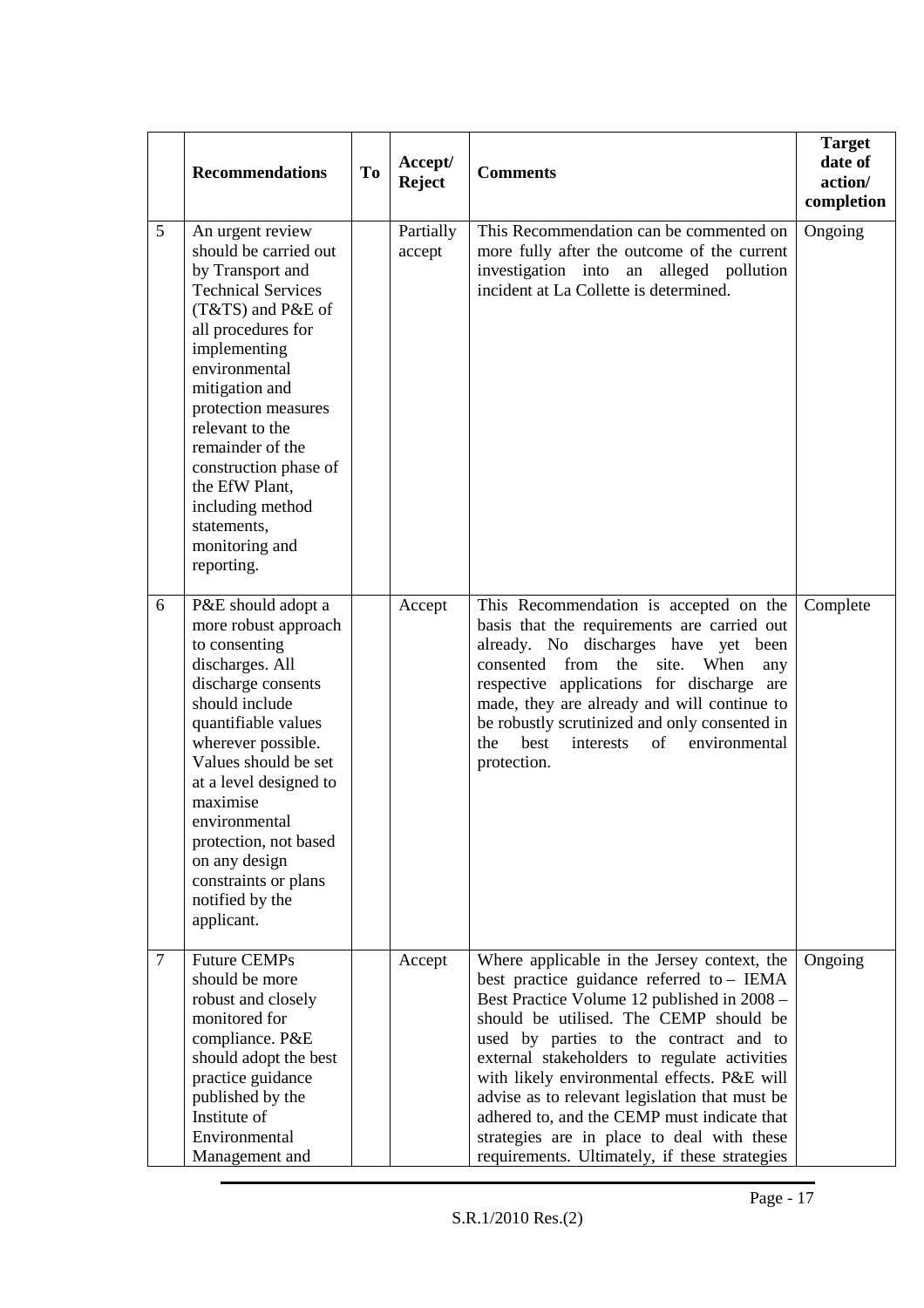|   | <b>Recommendations</b>                                                                                                                                                                                                                                                                                                                                                                                                                                                                                                        | To | Accept/<br><b>Reject</b> | <b>Comments</b>                                                                                                                                                                                                                                                                                                                                                                                                                                                                                                                                             | <b>Target</b><br>date of<br>action/<br>completion                                 |
|---|-------------------------------------------------------------------------------------------------------------------------------------------------------------------------------------------------------------------------------------------------------------------------------------------------------------------------------------------------------------------------------------------------------------------------------------------------------------------------------------------------------------------------------|----|--------------------------|-------------------------------------------------------------------------------------------------------------------------------------------------------------------------------------------------------------------------------------------------------------------------------------------------------------------------------------------------------------------------------------------------------------------------------------------------------------------------------------------------------------------------------------------------------------|-----------------------------------------------------------------------------------|
|   | Assessment as a<br>minimum standard.                                                                                                                                                                                                                                                                                                                                                                                                                                                                                          |    |                          | fail and legislation is contravened,<br>the<br>operator risks enforcement action.                                                                                                                                                                                                                                                                                                                                                                                                                                                                           |                                                                                   |
| 8 | A robust baseline<br>data set for the<br>Ramsar site and other<br>coastal waters should<br>be developed as part<br>of a strategy to<br>protect the marine<br>environment from<br>further unnecessary<br>risks. This should<br>include a thorough<br>investigation of<br>sediments,<br>appropriate biota and<br>water quality, with<br>particular attention to<br>areas considered<br>likely to be affected<br>by pollution. The<br>results of these<br>studies should be<br>made public and<br>updated on a regular<br>basis. |    | Accept                   | Whilst accepting that this is a very desirable<br>Minister<br>goal,<br>which<br>the<br>for<br>P&E<br>wholeheartedly supports, there is currently<br>no funding to achieve this Recommendation<br>full. Despite this, it<br>should<br>in<br>be<br>acknowledged that certain baseline data is<br>gathered by the Department including heavy<br>metals and various water quality parameters.<br>See also response to Finding 17.<br>The<br>Minister for P&E would welcome the<br>support of the Scrutiny Panel to increase<br>funding for this worthwhile aim. | Ongoing in<br>part<br>No target<br>date in part<br>due to lack<br>of<br>resources |
| 9 | There should be a<br>clear separation<br>between the roles and<br>responsibilities of<br>government<br>departments<br>regarding future<br>planning applications.<br>P&E, as the regulator<br>and responsible<br>planning authority,<br>should treat States<br>departments as they<br>would any other<br>applicant, adopting a<br>rigorous and<br>challenging approach<br>to maximise<br>protection of the<br>natural environment.                                                                                             |    | Accept                   | This is already the case. Whilst enjoying a<br>close and effective and efficient working<br>relationship, there have never been any<br>occasions when the role of all the parties<br>involved<br>has<br>compromised.<br>become<br>Certainly P&E has never lost sight of its<br>responsibilities in all of its roles that touch<br>on the EfW development.                                                                                                                                                                                                   | Existing                                                                          |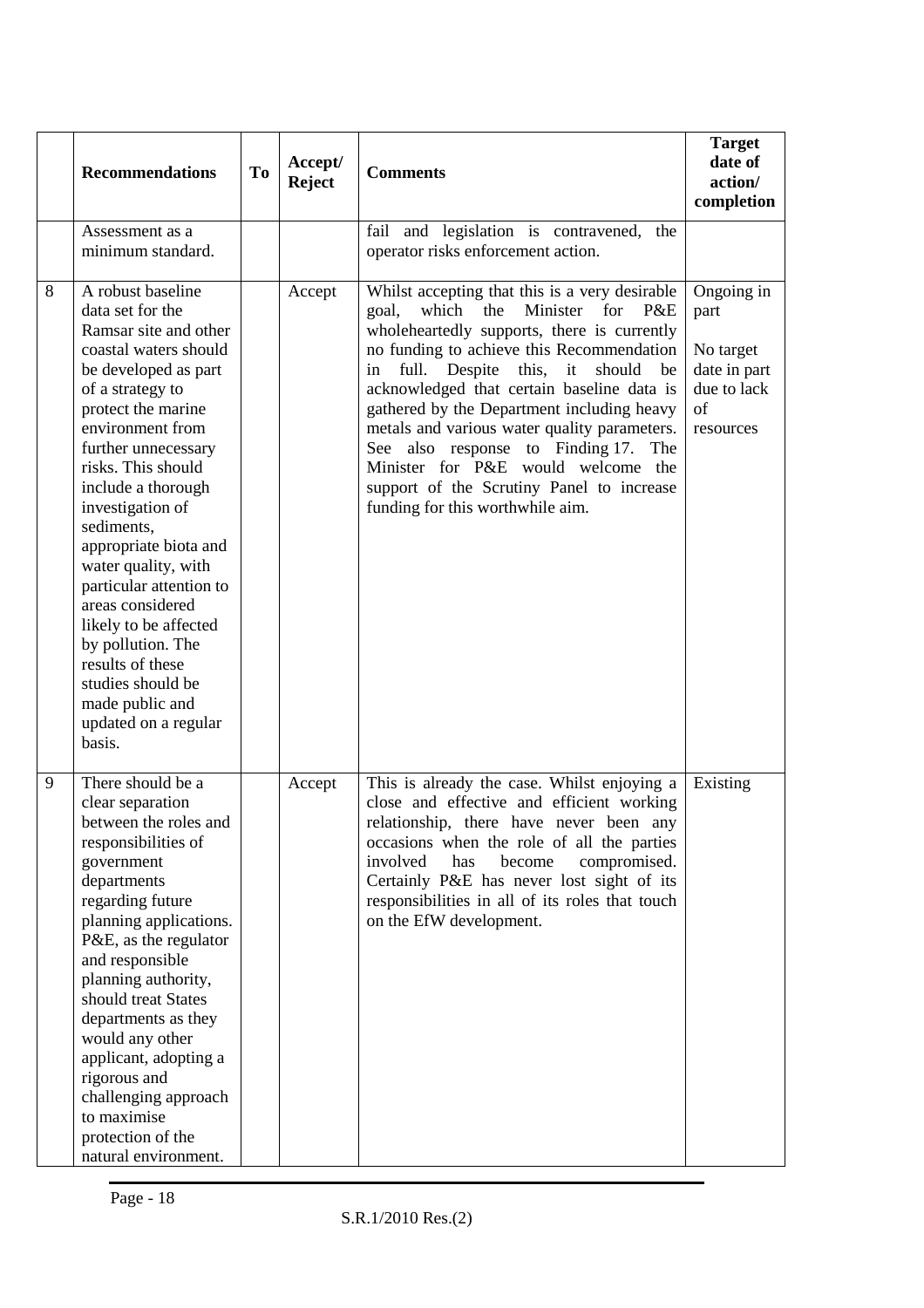|    | <b>Recommendations</b>                                                                                                                                                                                                                                                                                                                                             | <b>To</b> | Accept/<br><b>Reject</b>             | <b>Comments</b>                                                                                                                                          | <b>Target</b><br>date of<br>action/<br>completion |
|----|--------------------------------------------------------------------------------------------------------------------------------------------------------------------------------------------------------------------------------------------------------------------------------------------------------------------------------------------------------------------|-----------|--------------------------------------|----------------------------------------------------------------------------------------------------------------------------------------------------------|---------------------------------------------------|
| 10 | Future EIAs need to<br>be conducted in a<br>culture which ensures<br>that all applicants,<br>including States<br>departments, and all<br>stakeholders provide<br>full details of<br>environmental<br>information relevant<br>to each application.                                                                                                                  |           | Accept                               | The maturation of the EIA process in Jersey<br>and Europe has meant that the exercise has<br>grown in terms of its impact on the<br>development process. | Ongoing                                           |
| 11 | The provision of<br>relevant<br>environmental<br>information should<br>ensure that the<br>Minister, in<br>determining any<br>application, takes all<br>material<br>considerations into<br>account.                                                                                                                                                                 |           | Accept                               | This is already the case.                                                                                                                                | Existing                                          |
| 12 | A culture of<br>inclusivity,<br>participation and<br>empowerment needs<br>to be developed in<br>order to rebuild trust<br>between NGOs, the<br>regulator and the<br>wider public<br>regarding the EIA<br>process. This could<br>be assisted by<br>inviting consultation<br>during the<br>preparation of<br>guidance on the EIA<br>process as<br>recommended above. |           | Accept<br>with<br>qualifi-<br>cation | See response to Recommendation 1 above.                                                                                                                  | Ongoing                                           |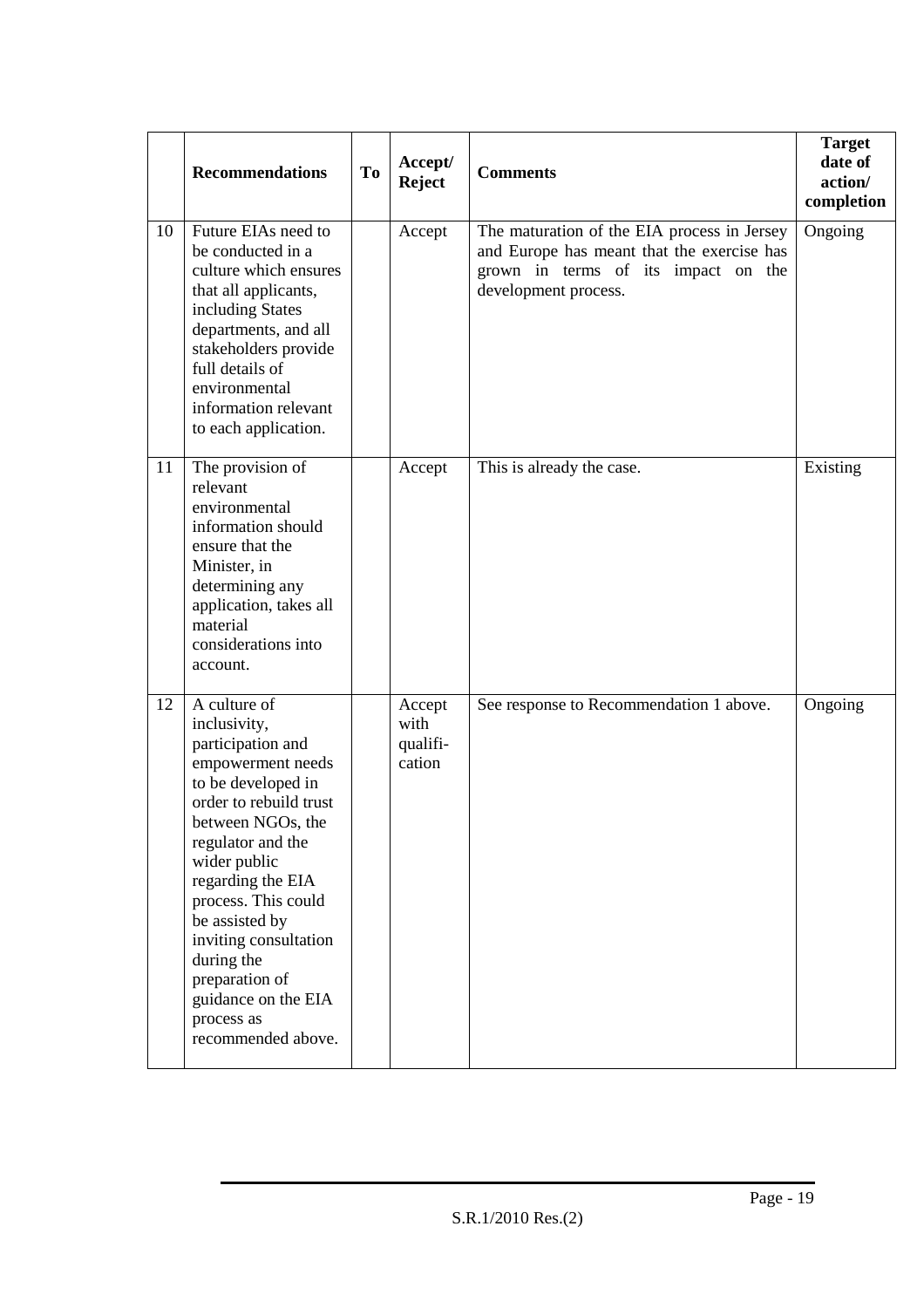|    | <b>Recommendations</b>                                                                                                                                                                                                                          | To | Accept/<br><b>Reject</b> | <b>Comments</b>                                                                                                                                                                                                                                                                                                                                                                                                                                                                                                                                                                                                                                                                                                                                                                                                                                                                                                                                                                                   | <b>Target</b><br>date of<br>action/<br>completion |
|----|-------------------------------------------------------------------------------------------------------------------------------------------------------------------------------------------------------------------------------------------------|----|--------------------------|---------------------------------------------------------------------------------------------------------------------------------------------------------------------------------------------------------------------------------------------------------------------------------------------------------------------------------------------------------------------------------------------------------------------------------------------------------------------------------------------------------------------------------------------------------------------------------------------------------------------------------------------------------------------------------------------------------------------------------------------------------------------------------------------------------------------------------------------------------------------------------------------------------------------------------------------------------------------------------------------------|---------------------------------------------------|
| 13 | The "Environmental<br>Who's Who" should<br>be maintained,<br>updated and used as a<br>matter of course in<br>guiding public<br>participation and<br>consultation.                                                                               |    | Accept                   | This has occurred in parallel with the<br>drawing-up of the revised Practice Note (see<br>response to Recommendation 1 above).                                                                                                                                                                                                                                                                                                                                                                                                                                                                                                                                                                                                                                                                                                                                                                                                                                                                    | Q1/2 2010                                         |
| 14 | Public consultation<br>should follow best<br>practice guidance,<br>use a variety of fora<br>and be as<br>participative and<br>inclusive as possible.                                                                                            |    | Accept                   | Minister for P&E recognises<br>The<br>the<br>importance of public participation in the<br>Planning process. This should not be taken<br>as only a commitment to fulfil the statutorily<br>required minimum, but as a proactive and<br>constructive commitment to garner as much<br>comment as possible. Only by public<br>engagement can the planning process claim<br>legitimacy. This cannot mean that public<br>opinion is the sole consideration in the<br>determination of planning applications, but<br>the opportunity for that opinion to be<br>considered is vital in making the correct<br>decision. However, this has to be carried out<br>within the potential restrictions of available<br>resources.<br>However, as indicated elsewhere in these<br>comments, the Minister for P&E has to act<br>as an arbiter of comment so as to ensure that<br>the wishes of an applicant can be balanced<br>against public comment in the context of the<br>needs of the population as a whole. | Ongoing                                           |
| 15 | Steps should be taken<br>to encourage both<br>NGOs and the public<br>to maintain active<br>involvement in the<br>consultation process,<br>especially where this<br>may be prolonged as<br>a result of change or<br>delay to the<br>application. |    | Accept                   | In revisiting the potential NGO consultation<br>groups, relationships have been established<br>or re-established. The Minister for P&E is<br>committed to nurturing and supporting such<br>relationships to allow engagement in the EIA<br>process and will welcome any credible NGO<br>to the list.                                                                                                                                                                                                                                                                                                                                                                                                                                                                                                                                                                                                                                                                                              | Ongoing                                           |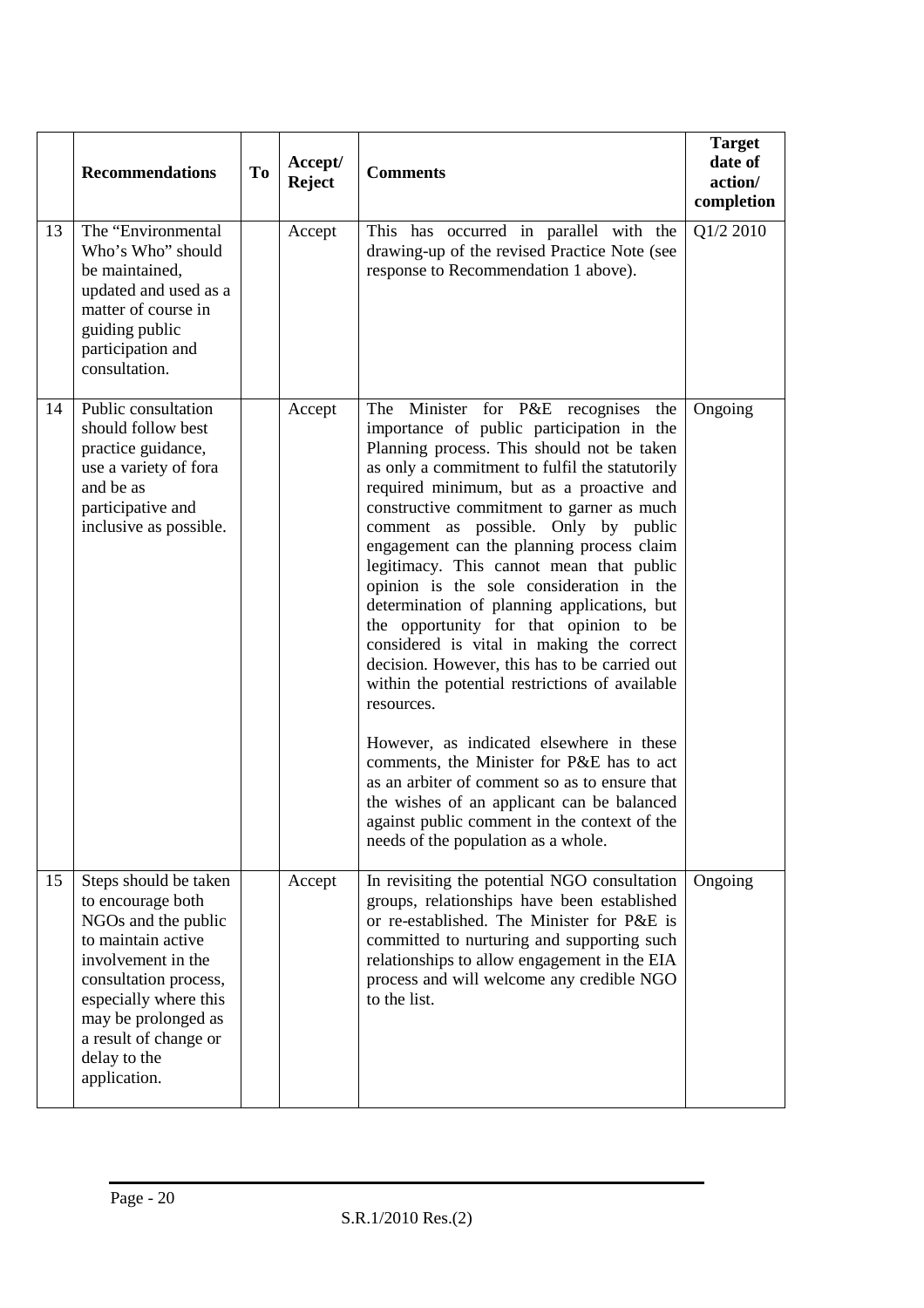|    | <b>Recommendations</b>                                                                                                                                                                                                                                                   | To | Accept/<br><b>Reject</b> | <b>Comments</b>                                                                                                                                                                                                                                                                                                                                                                                                           | <b>Target</b><br>date of<br>action/<br>completion                                          |
|----|--------------------------------------------------------------------------------------------------------------------------------------------------------------------------------------------------------------------------------------------------------------------------|----|--------------------------|---------------------------------------------------------------------------------------------------------------------------------------------------------------------------------------------------------------------------------------------------------------------------------------------------------------------------------------------------------------------------------------------------------------------------|--------------------------------------------------------------------------------------------|
| 16 | T&TS should re-<br>establish the<br><b>Community Liaison</b><br>Group to provide a<br>forum for<br>consultation on<br>ongoing<br>developments at<br>La Collette.<br>However, there is a<br>legitimate concern<br>that this may prove<br>counter-productive.              |    |                          | This targeted Recommendation can only be<br>responded to by colleagues in T&TS.                                                                                                                                                                                                                                                                                                                                           |                                                                                            |
| 17 | P&E should be<br>awarded sufficient<br>funding to enable<br>adequate<br>implementation of the<br>Island's obligations<br>under the Ramsar<br>Convention.                                                                                                                 |    | Accept                   | Whilst steps are being taken to draw up<br>Ramsar Management plans - including<br>Ramsar Management Authority - this has<br>had to be carved out of existing funding,<br>despite previous requests for the States to<br>allocate dedicated resources. Any future<br>funding would obviously enhance the ability<br>to meet Ramsar commitments and P&E<br>would welcome the Scrutiny Panel's support<br>to achieve this.   | Ongoing in<br>part<br>(see 18);<br>further<br>resources<br>may need<br>to be<br>identified |
| 18 | P&E should complete<br>and implement a<br>management plan for<br>the South-East Coast<br>of Jersey Ramsar site<br>as a matter of<br>urgency and the<br>remaining States<br>Ramsar sites as soon<br>as possible.                                                          |    | Accept                   | This process has commenced and included<br>the involvement of stakeholder groups and is<br>targeted to be completed by the end of 2010.                                                                                                                                                                                                                                                                                   | Ramsar<br>Manage-<br>ment Plan<br>Scheduled<br>to be<br>completed<br>Q4 2010               |
| 19 | Development of the<br>management plan<br>should give careful<br>consideration to<br>monitoring and<br>assessment protocols.<br>Physico-chemical<br>sampling and biotic<br>monitoring should be<br>appropriate, stratified<br>and fit for purpose in<br>order to evaluate |    | Accept                   | Along with parallel activities, this will form<br>part of the management plan. However, as<br>stated in response to Finding 17<br>and<br>Recommendation 17, limitations of funding<br>will dictate the sampling and monitoring<br>regimes. In the absence of further funding,<br>the precautionary principle will need to be<br>adopted.<br>See response to Recommendation 18 in<br>terms of involvement of stakeholders. | Ongoing in<br>part<br>(see 18);<br>further<br>resources<br>may need<br>to be<br>identified |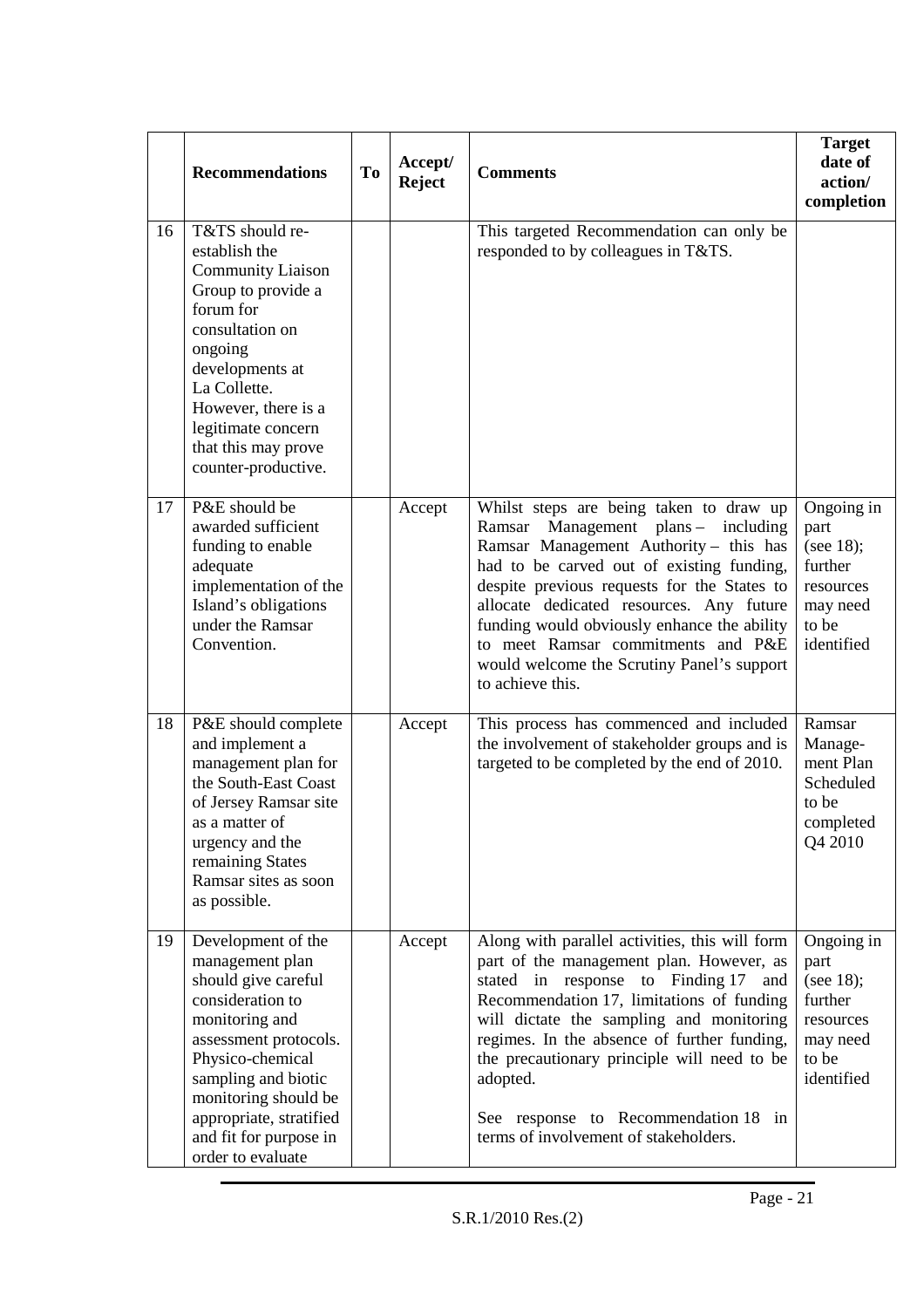|    | <b>Recommendations</b>                                                                                                                                                                                                                                                                                                                                                                                                                                                                             | <b>To</b> | Accept/<br><b>Reject</b> | <b>Comments</b>                                                                                                                                                                                                                                                                                                                                                                                                                                                                                                 | <b>Target</b><br>date of<br>action/<br>completion                           |
|----|----------------------------------------------------------------------------------------------------------------------------------------------------------------------------------------------------------------------------------------------------------------------------------------------------------------------------------------------------------------------------------------------------------------------------------------------------------------------------------------------------|-----------|--------------------------|-----------------------------------------------------------------------------------------------------------------------------------------------------------------------------------------------------------------------------------------------------------------------------------------------------------------------------------------------------------------------------------------------------------------------------------------------------------------------------------------------------------------|-----------------------------------------------------------------------------|
|    | ecological character.<br>The evaluation of<br>ecological character<br>needs to take into<br>account wider eco-<br>system services<br>provided by the<br>Ramsar site. The<br>development of the<br>management plan<br>should also be<br>inclusive and involve<br>local stakeholders.                                                                                                                                                                                                                |           |                          |                                                                                                                                                                                                                                                                                                                                                                                                                                                                                                                 |                                                                             |
| 20 | An Article 3.2 report<br>should be produced<br>and submitted to the<br>Ramsar Secretariat<br>regarding the likely<br>change in ecological<br>character within the<br>South-East Coast of<br>Jersey Ramsar site as<br>a result of potential<br>water-vectored<br>contamination. This<br>report should also<br>highlight the<br>activities proposed to<br>assess and understand<br>this situation and to<br>ensure appropriate<br>protection and, if<br>necessary,<br>remediation is<br>established. |           | Reject                   | There is no evidence that the ecological<br>character of the Ramsar site is likely to<br>change as a result of either the EfW or any<br>other activities along the coastline. This<br>accords with other EfWs that have been<br>approved - Ince Marshes and Runcorn -<br>adjacent to sensitive wetland areas including<br>Ramsar designated sites. As there is nothing<br>to report then the purpose of a report is<br>superfluous.                                                                             | N/A                                                                         |
| 21 | Further investigations<br>should be carried out<br>to evaluate ongoing<br>and potential impacts<br>on the marine<br>environment, to<br>include consideration<br>of further<br>developments on the<br>waterfront, and<br>discharges from the                                                                                                                                                                                                                                                        |           | Accept                   | The Ramsar Management Plan will set out<br>the monitoring regime for the Ramsar site,<br>and the Ramsar Management Authority will<br>these data in relation to the<br>assess<br>management of the site. In addition, it is<br>important to note that there already exists<br>within P&E a timetable of monitoring,<br>including scientifically robust monitoring of<br>the effluent from the Bellozanne Sewage<br>Works<br>ongoing<br>Treatment<br>and<br>works<br>determining effects on receiving waters from | Ongoing in<br>part; further<br>resources<br>may need<br>to be<br>identified |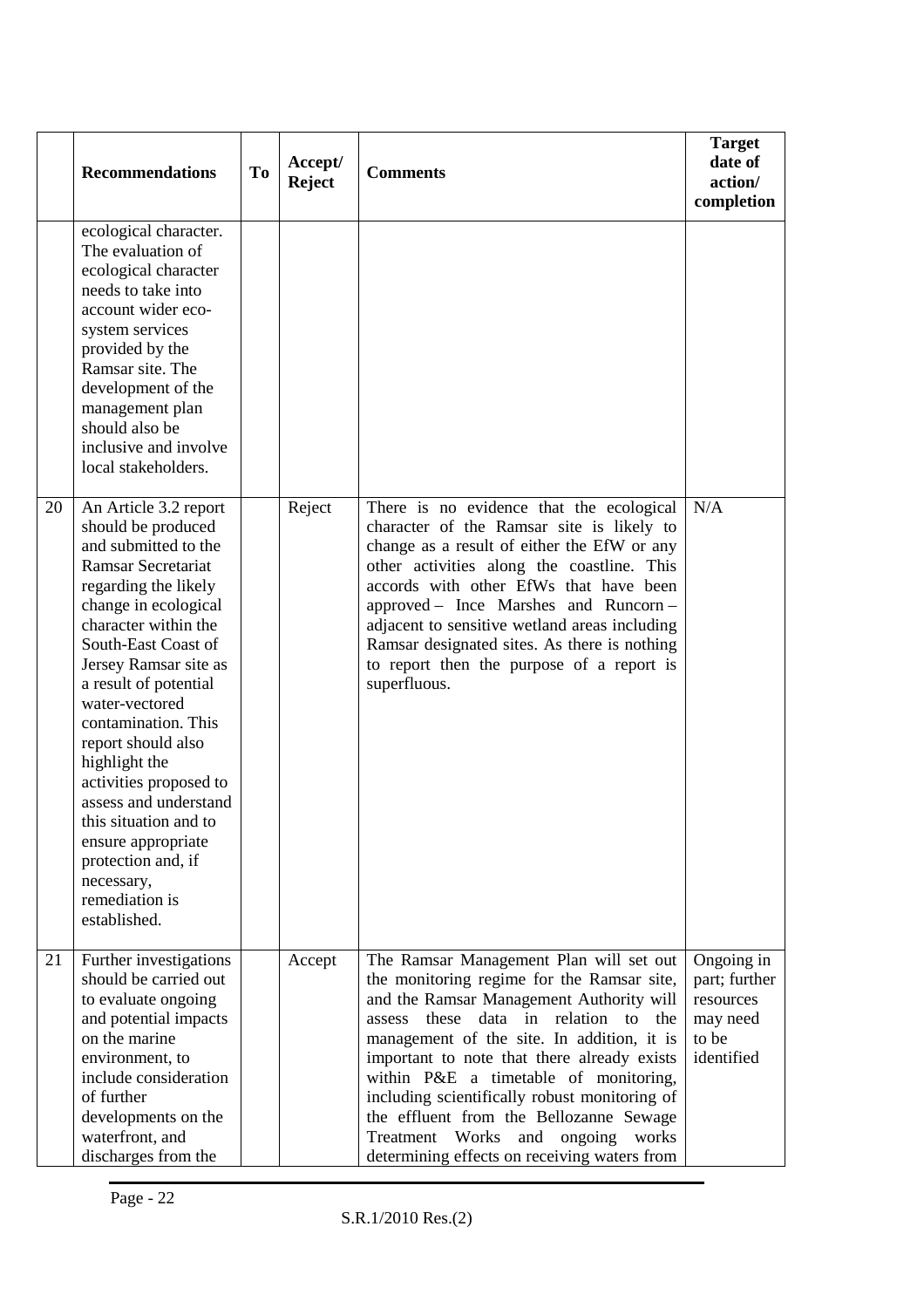|    | <b>Recommendations</b>                                                                                                                                                                                                                                                                                                                                                      | To | Accept/<br><b>Reject</b> | <b>Comments</b>                                                                                                                                                                                                                                                                                                                                                                                                                                                            | <b>Target</b><br>date of<br>action/<br>completion  |
|----|-----------------------------------------------------------------------------------------------------------------------------------------------------------------------------------------------------------------------------------------------------------------------------------------------------------------------------------------------------------------------------|----|--------------------------|----------------------------------------------------------------------------------------------------------------------------------------------------------------------------------------------------------------------------------------------------------------------------------------------------------------------------------------------------------------------------------------------------------------------------------------------------------------------------|----------------------------------------------------|
|    | Bellozanne outfall<br>and other sources.<br>These studies should<br>be used as a basis for<br>proposals to prevent<br>further degradation of<br>the marine<br>environment.                                                                                                                                                                                                  |    |                          | coastal point and diffuse sources. Lack of<br>resources continue to be an issue<br>in<br>preventing exhaustive investigations, but<br>P&E staff are already involved in significant<br>bodies of work in respect of this issue.                                                                                                                                                                                                                                            |                                                    |
| 22 | Testing for<br>cumulative impacts<br>of heavy metals and<br>other potential<br>pollutants on marine<br>biota should be<br>extended to a wider<br>range of sites and<br>biota, and carried out<br>on a more frequent<br>basis to enable the<br>compilation of<br>relevant and reliable<br>baseline data. Key<br>local stakeholders<br>should be involved in<br>this process. |    | Accept                   | Recommendation 21<br>See<br>response<br>to<br>$above - again$ , resource is required to give<br>this more gravity and priority.<br>The Minster for P&E would agree that key<br>statutory bodies should be involved in this<br>process and that information should be made<br>available to other interested parties to enable<br>local stakeholders to be more informed in the<br>event that they chose to become involved in<br>the Ramsar management authority.           | No date<br>until<br>resources<br>are<br>identified |
| 23 | A review of<br>environmental<br>protection<br>mechanisms relevant<br>to the marine<br>environment should<br>be carried out<br>between P&E and<br>other relevant<br>departments in<br>consultation with key<br>stakeholders to<br>identify areas of<br>concern and establish<br>a way forward.                                                                               |    | Accept                   | The Comptroller and Auditor General<br>(C&AG) has already been requested by the<br>Minister for P&E to carry out a review of<br>this issue, and the Department understands<br>that Scrutiny too have approached the<br>C&AG with a view to undertaking similar<br>works. The Department is confident in the<br>environmental<br>protection<br>mechanisms<br>carried out, but will work with both the<br>C&AG and Scrutiny to make this confidence<br>more widely accepted. | Ongoing                                            |